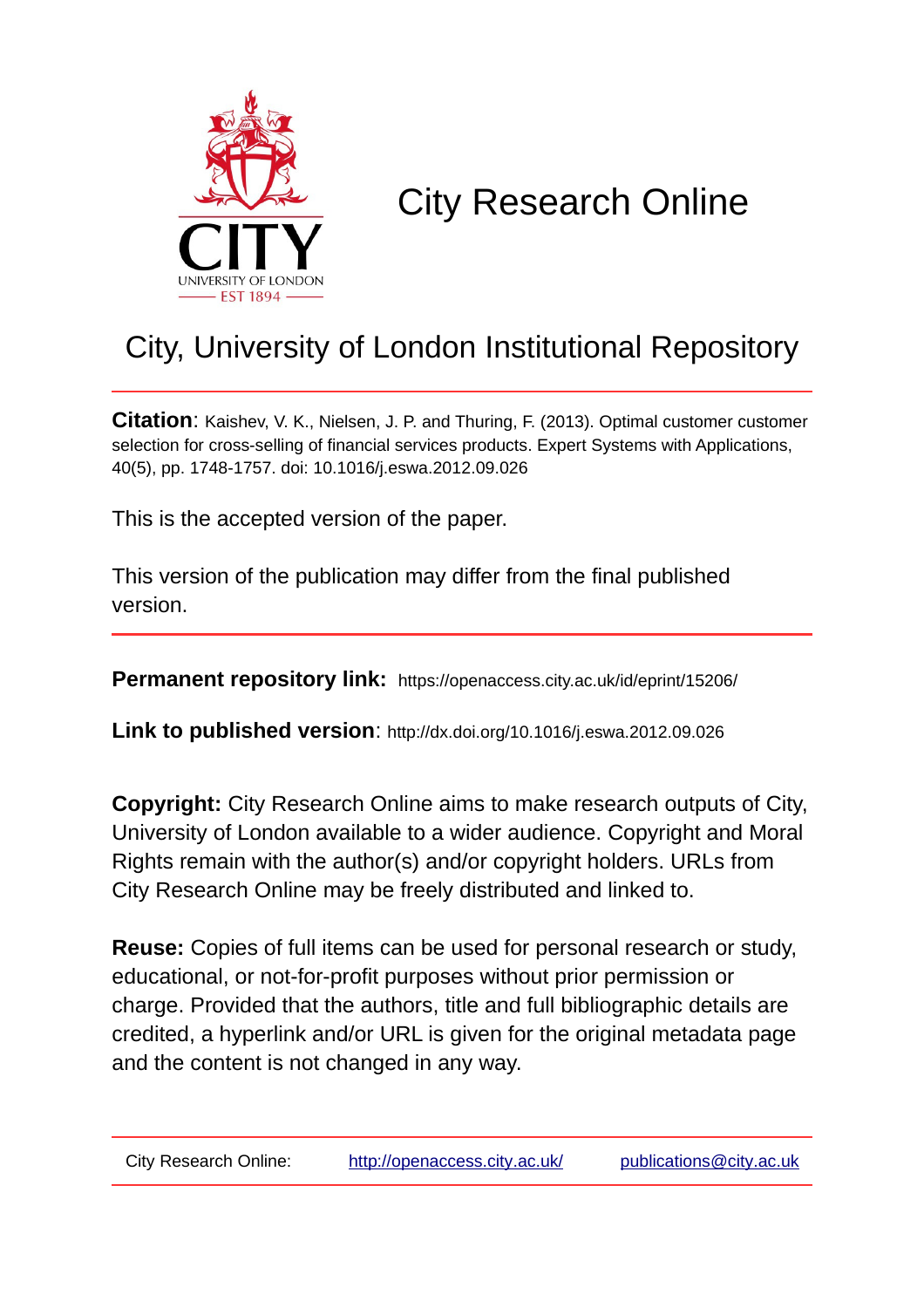## Optimal customer selection for cross-selling of financial services products

#### Abstract

A new methodology, for optimal customer selection in cross-selling of financial services products, such as mortgage loans and non life insurance contracts, is presented. The optimal cross-sales selection of prospects is such that the expected profit is maximized, while at the same time the risk of suffering future losses is minimized. Expected profit maximization and mean-variance optimization are considered as alternative optimality criteria. In order to solve these optimality problems a stochastic model of the profit, expected to emerge from a single cross-sales prospect and from a selection of prospects, is developed. The related probability distributions of the profit are derived, both for small and large portfolio sizes and in the latter case, asymptotic normality is established. The proposed, profit optimization methodology is thoroughly tested, based on a real data set from a large Swedish insurance company and is shown to achieve considerable profit gains, compared to traditional cross-selling methods, which use only the estimated sales probabilities.

#### $\mathbf{1}$ Introduction

This paper addresses the challenge of optimally selecting a subset of customers, for cross-selling products to, where the profit of a given cross-sale is unknown and customer specific. Imagine a financial services company with a significant data base and a traditional long relationship with each customer, once they purchase their products. This is indeed the situation for most financial services products. In that situation the cross sale challenge becomes to use your data base in general and your specific knowledge of your individual cross-sale target to estimate, for the specific customer, the probability of a cross sale, the cost of a cross sale attempt, the average discounted future profit and the uncertainty of the profit of the entire cross sale attempt for that individual. Once reliable estimates for the stochastics of the cross sale process have been established, one can optimize the cross sale profit according to a variety of criteria including return and risk. In this paper, we first consider the simple question of optimizing the average profit, but we also consider one version of adjusting for risk when optimizing cross sale profits. Our extensive case study is taken from non-life insurance, where our sales probability model is provided to us by the company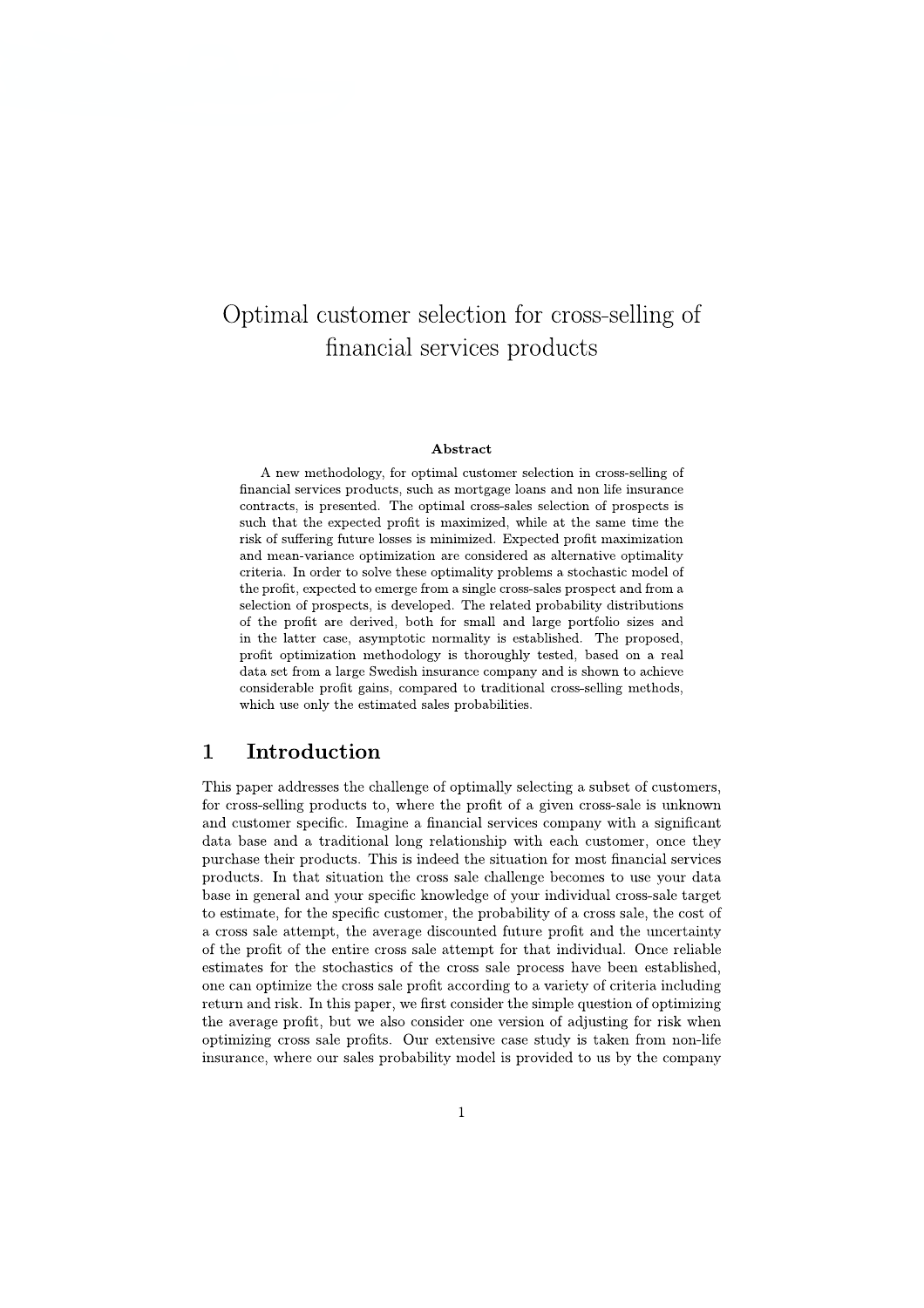that also provided us with the data. When estimating our cross sale profit, we combine classical regression techniques and state-of-the-art actuarial latent risk technology enabling us to combine the overall cross sectional information in our data with experience information on a specific customer. Our technique generalises to other situations, one could apply classical regression alone leaving out the latent risk part or vice versa, one could work only with the latent risks. While our approach has been developed with an eye to the financial service industry, with its abundant data bases, our approach would be useful also in other businesses.

Profitability in the general context of direct marketing has been researched by a number of authors, such as Bult and Wansbeek (1995), Venkatesan and Kumar (2004) and Gönül and Hofstede (2006). The early paper by Bult and Wansbeek (1995) addresses the problem of finding an optimal selection of target customers from a mailing list but does not consider cross-sales. The optimal selection is based on the customer response (sale or no sale) to a direct marketing offer of books, periodicals and music to households by a retailer in the Netherlands. Given sale, it is assumed that the marginal, i.e. per customer, return (profit) is deterministic. Venkatesan and Kumar (2004) consider customer selection based on their customer life time value. While this customer life time value clearly is a stochastic variable, Venkatesan and Kumar (2004) concentrates on average profit values closely related to the average profit approach of this paper. The customer specific information of Venkatesan and Kumar (2004) comes from a classical regression technique. The approach of Venkatesan and Kumar (2004) is useful both when considering first sales and cross sales. Were they to consider cross sale only, as we do in this paper, then specific individual customer information would be available and could be used to further optimize the customer selection. Gönül and Hofstede (2006) consider a broader set of optimisation objectives such as profit maximisation, customer retention and utility maximisation. They find that optimising their objective function over multiple periods leads to higher expected profits and higher expected utility. They apply their methodology to the problem of setting optimal sales catalogue mailing strategies. Their optimal solutions indicate that fewer catalogues should be mailed than is the current practice in order to maximise the expected profit and expected utility. In their set-up both profit margin and the campaign costs are modelled deterministically resulting in an approach closely related to the optimal average profit approach of this paper. They do not specifically consider cross sales and the added specific customer data available in this case. In contrast to Bult and Wansbeek (1995), Venkatesan and Kumar (2004) and Gönül and Hofstede (2006), our approach allows us to exploit the extra customer specific information available in a cross sale context. We acknowledge cross-sale models as being part of companies' customer segmentation efforts and refer to studies such as Hwang et al. (2004), Jonker et al. (2004), Lee and Park (2005), Larivire and Van den Pol (2005) and Kim et al. (2006) which would be possible to extend towards a stochastic profit approach, as described in this paper.

In our concrete example, we use recently developed actuarial technology based on multivariate credibility theory to assess the individual specifics in case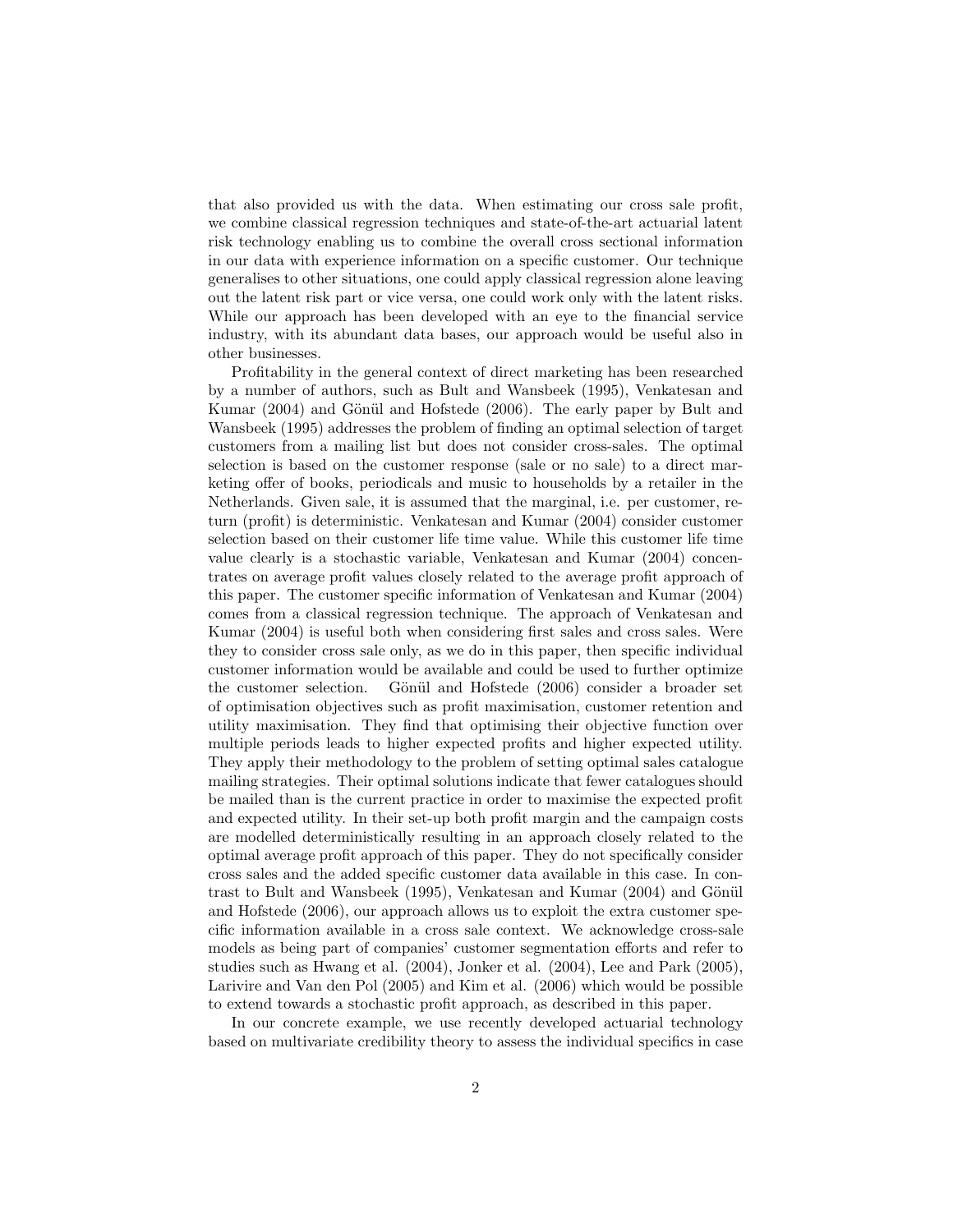of a cross sale, but we also point out that other approaches could be possible. Another novel feature of our profit optimisation approach is that one of our optimisation criteria balances the contradictory goals of maximising profit and minimising risk. We illustrate, based on a real data set, how our optimisation methodology works by applying it to the context of cross-selling of financial services products and in particular, insurance policies. So, the proposed methodology is thoroughly tested with real data from an insurance company and it is demonstrated that significant profit gains can be achieved by applying it in practice.

There is a considerable marketing literature on cross-selling and we refer the interested reader to papers by Kamakura et al. (1991), Knott et al. (2002), Kamakura et al. (2003), Kamakura et al. (2004), Li et al. (2005), Kamakura (2007), and Li et al. (2010). Cross-selling through call center's has recently been addressed also by Gurvich et al. (2009) who study the operational control problem of decision making, staffing, call routing and cross-selling to possibly different classes of customers. These authors consider segmenting the (caller) population of sales prospects in order to decide to whom and at what price to cross-sell so as to increase the expected profitability of a call center's dynamic cross-selling campaign. Increased profitability is achieved by customizing the (product) price, offered to each segment (type of customers) while keeping the product specification common to all segments, and by reducing the volume (cost) of cross-selling attempts unlikely to be profitable. As an illustration of their approach, the authors consider certificates of deposit (CD) which guarantee a fixed interest rate over a fixed time interval, a product offered by banks to different customers. In this paper we consider profitability of cross-selling and propose a stochastic model of the profit . Although our main example is crossselling of a financial product, stochastic profits (including stochastic costs) is of course also relevant in a broader context of direct marketing. For example, sellers who use electronic sales channels usually offer free delivery, the costs of which are not known before the order is placed and therefore are of stochastic nature. In general, in direct marketing, a data base of customers from other campaigns may be available and recorded profits of these customers may vary considerably. For example, one could imagine that some type of customers only take the company's "Welcome offer" and nothing else. The profit then will be small, or even negative, on those customers. On the other hand, other customers may take the welcome offer and also buy other products. It is possible to extract information from the data base on "who is who", in terms of profit and cost, and it is possible to take advantage of that in selecting the customers that maximise the total expected profit.

While our overall model is indeed general in nature, it seems particularly relevant when cross selling financial service products. Financial services offered by banks and insurance companies, such as mortgage contracts and other types of loans, household, car and motorcycle insurance policies, and other types of personal lines insurance products, differ in several ways from other conventional retail products and services which other firms (call centers) attempt to cross-sell. There is a policy duration specified at the date of sale of a financial product and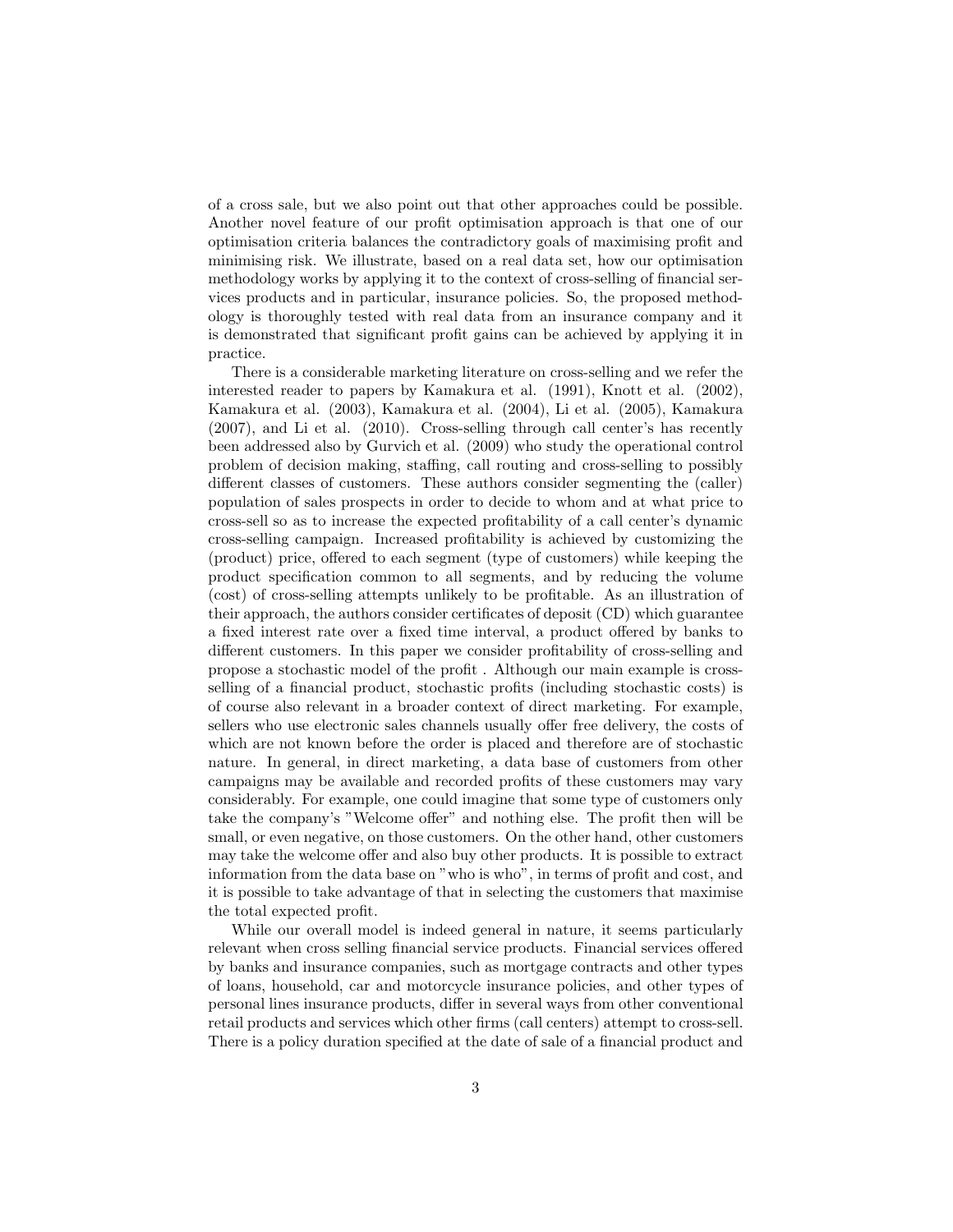also the cost associated with a specific customer is stochastic and becomes known to the organization at some random time after the sales date. For example, the cost generated by an insurance policy is mainly determined by the claim amount which depends on the occurrence and severity of the related insured event. In a mortgage setting, a holder of a mortgage contract may default on his/her loan repayment at some random moment within the duration of the contract, which may lead to a loss for the lending bank or its insurance company, of unknown (random) size.

Our stochastic model of profit involves three random quantities, a binary random variable, modelling the event of cross-selling, a random variable modelling the price of the offered product and another random variable, modelling the cost associated with a specific customer for the cross-sale product. In the appendix, we study the distributional properties of this profit model and propose formal criteria for optimizing not only the profit but also the risk of suffering future losses, faced by the financial services organization in a cross-sales campaign. In this way, the contradictory goals of maximizing profit while at the same time minimizing the risk of losses are achieved already at the marketing stage. The proposed novel, profit optimization methodology allows us to find the size and the composition of an optimal selection of cross sales prospects, from a large portfolio of existing customers, so that an appropriate profit/risk optimization criterion is maximized. We further address the estimation of the profit model parameters, among which, the individual risk profile parameter, the claim frequency and severity and the sales probability. The methodology is validated on a real, insurance data example. The results confirm that substantial profit gains can be achieved by applying it in cross-selling of financial services products.

Our paper is organized as follows. In Section 2 we propose a stochastic model for the profit associated with cross-selling an additional product to an existing customer. Section 3 elaborates on two established methods for capturing customer heterogeneity and how they are combined in this paper. In Section 4 we relate our profit optimization methodology to the existing marketing literature cases mentioned in the introduction and we discuss how these existing marketing cases could be generalised to the varying profit set-up of this paper. Thereafter, in Section 5, we study an example of cross-selling insurance policies to existing customers of an insurance company. Concluding remarks are found in Section 6 followed by an appendix with details on results from the insurance example.

## 2 Optimal selection of cross-sale prospects

Our contribution of this paper is to consider marketing campaigns where the profit of the customer is stochastic. Our particular interest is that some prior knowledge is available on this stochasticity and we want to take advantage of this prior knowledge. So, in the paper, knowledge on profit is focused on, on top of the probability of sales model - the latter is not our center attention.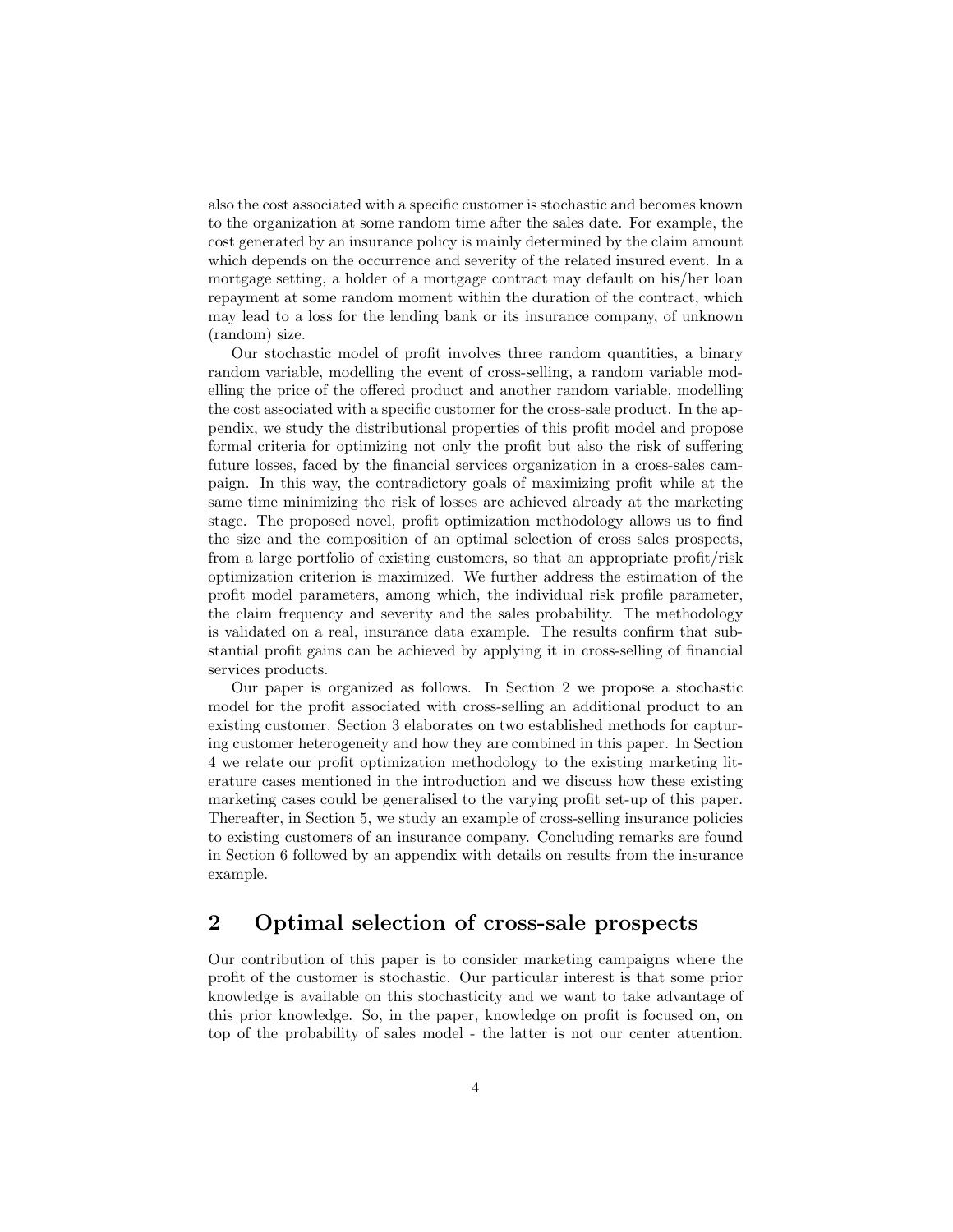In Section 4 we give a wide array of possible situations where a profit formula might be of interest.

#### 2.1 Modelling the stochastic cross-sales profit

It is natural to model the (stochastic) profit (loss),  $H_{ik}$ , associated with crossselling an additional product, indexed  $k$ , to the *i*-th existing customer as

$$
H_{ik} = l_{\{A_{ik}\}} (\Pi_{ik} - S_{ik}) - \omega_{ik}, \tag{1}
$$

where  $\mathbf{l}_{\{A_{ik}\}}$  is the indicator random variable,  $A_{ik}$  is the event of cross selling to the *i*-th customer the *k*-th product with cross-sale probability  $p_{ik}$ , at the stochastic price  $\Pi_{ik}$ , and  $\omega_{ik} > 0$  is the (deterministic) customer-specific cost of a cross sale attempt. The random variable  $S_{ik}$  is the stochastic cost related to the *i*-th customer and k-th product. The cost  $\omega_{ik}$  is usually related to organizing the cross-sale campaign through call centers or otherwise. The motivation behind representation (1) is straightforward, given sale occurs, the profit is equal to the price charged to the customer minus his/her stochastic cost, less the cost  $\omega_{ik}$ , incurred by the company for approaching the *i*-th cross-sale prospect. Alternatively, if no sale occurs, a loss of  $\omega_{ik}$  is accounted for by the company. At this point we do not assume independence of the incidence of a cross-sale and the stochastic profit and we do not assume independence between different customers. In our main example given in Section 5, we follow the classical approach of actuarial pricing and cross selling and assume such independence.

We denote by  $\mu_{ik} = \mathbb{E}[H_{ik}]$  the mean of the stochastic variable  $H_{ik}$  and by  $v_{ik} = \text{Var}[H_{ik}]$  the variance of the same. The mean of the profit can take both positive and negative values and it is obvious that the company should try to cross-sale to customers with a positive profit. So, one alternative to select customers who should be targeted is to select those associated with  $\mu_{ik} > 0$ .

An obvious way of doing so is to order the customers in a non-increasing order of the expected profit. The cut-off point is then the point at which the cumulative sums,  $\sum_{l=1}^{l}$  $\sum_{i=1}^{\infty} \mu_{ik}, l = 1, \ldots, I$ , do not increase any more. Another alternative criterion for selecting customers takes into account both the expected profit and its variance since it is desirable not only to maximise the profit (interpreted as a performance measure) but also to minimise its variance (interpreted as a risk measure). One way of combining these two performance and risk measures is to consider the mean-variance selection criterion,  $MV_{ik} = \mu_{ik} - \xi v_{ik}$ , where  $\xi > 0$  (see Section 2). Note that any correlation between  $I_{\{A_{ik}\}}$  and  $S_{ik}$ will only affect selections with the mean-variance criteria.

In summary we have two separate criteria for selecting customers to approach for cross-selling a policy  $k$ ; all customers associated with a positive expected profit  $\mu_{ik}$  (called the EP-criteria) or all customers associated with a positive mean-variance value  $MV_{ik}$  (called the MV-criteria).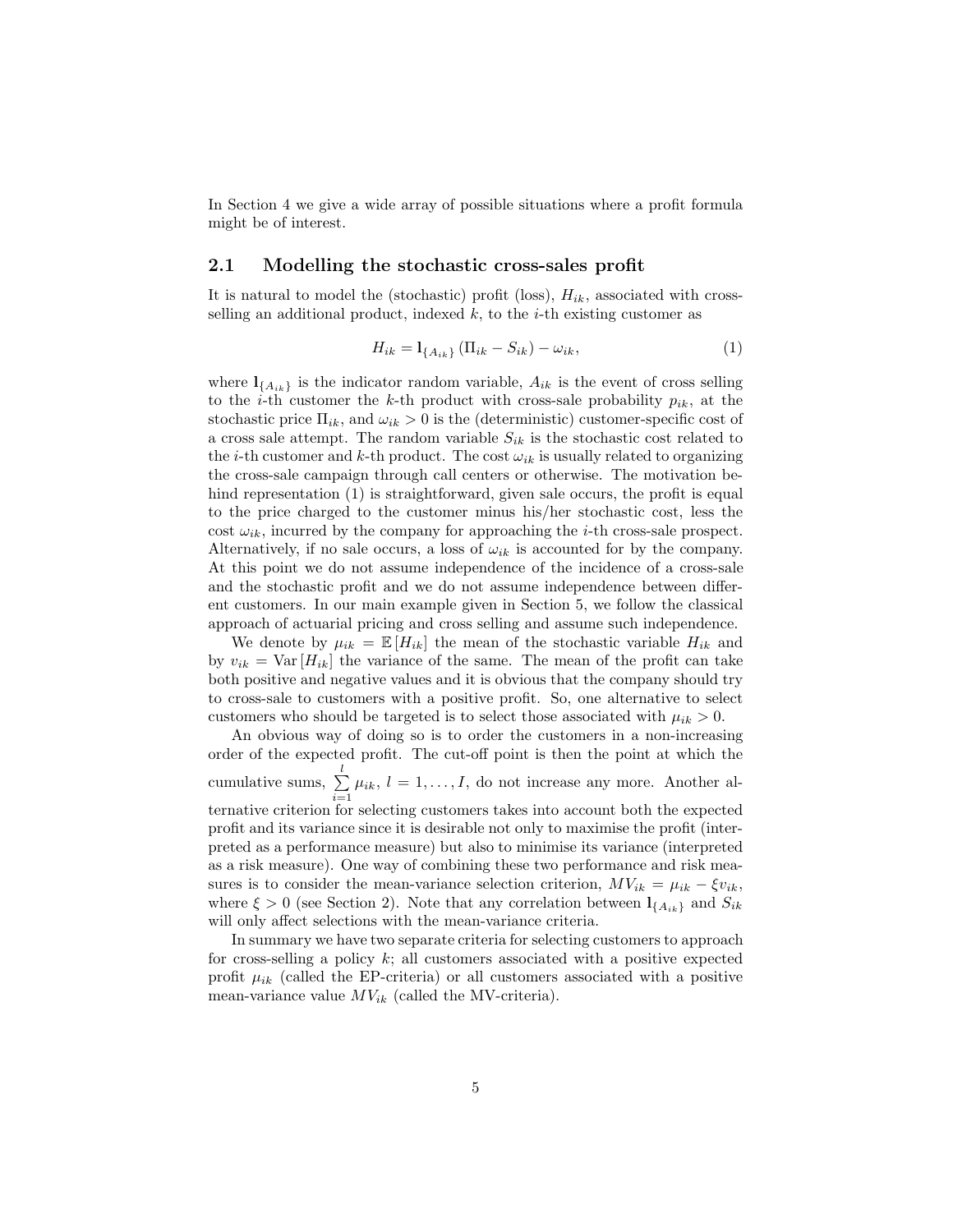## 3 Modeling customer heterogeneity

The overall approach suggested in this paper requires customer specific knowledge leading to a more accurate optimization of profit. In this section, we point out two established methods for capturing such customer heterogeneity. The choice of a multivariate model depends on the nature of the available customer information. If only descriptive information such as age, geography and sex is available, the first idea that comes to mind would be to set up a multivariate generalised linear model to describe customer heterogeneity. As mentioned below, this type of approach is well known in the marketing literature. However, if also some historical information is available on the individual behavior of a given customer, then this could be modelled through an individual latent variable. While this type of approach has a long and celebrated history in the academics and practice of actuarial science, it seems less focused on in marketing applications. The two multivariate modelling approaches - and their combination - are briefly described below.

## 3.1 Multiple regression analysis

The key issue in multiple regression analysis (specifically in marketing) is to estimate a set of weights corresponding to a set a characteristics, sometime called antecedents, of the customers. When estimated, the weights are used to produce a weighted sum of the corresponding set of characteristics, of other similar customers, in order to estimate e.g. a probability, a price, or any other customer metric of interest. The resulting metric is received by applying a so called link function to the weighted sum of customer characteristics.

There are many examples of modeling customer heterogeneity using multiple regression analysis and one straightforward, and very related to our paper, is Knott et al. (2002). This study is on so called next-product-to-buy models for institutions with a large customers database, aiming at selecting the most appropriate customers to approach and the most appropriate product to offer them. The authors compare different regression (and other modeling) techniques on data from a retail bank interested in increasing sales of a particular loan product.

Another example of multiple regression analysis in marketing is Malthouse (1999) where the specific problem of modeling mail order responses is considered. The author seeks a simple but predictive model using either multiple regression with variable subset selection or so called ridge regression. As mentioned, it is common for direct marketers to be more interested in overall model performance (measured with e.g. gains charts) than unbiased parameter estimates which is why the ridge regression is considered is this particular case.

#### 3.2 Latent variable models

No matter how much cross sectional data we might have available, there is likely to remain some unobserved heterogeneity of specific customers. Two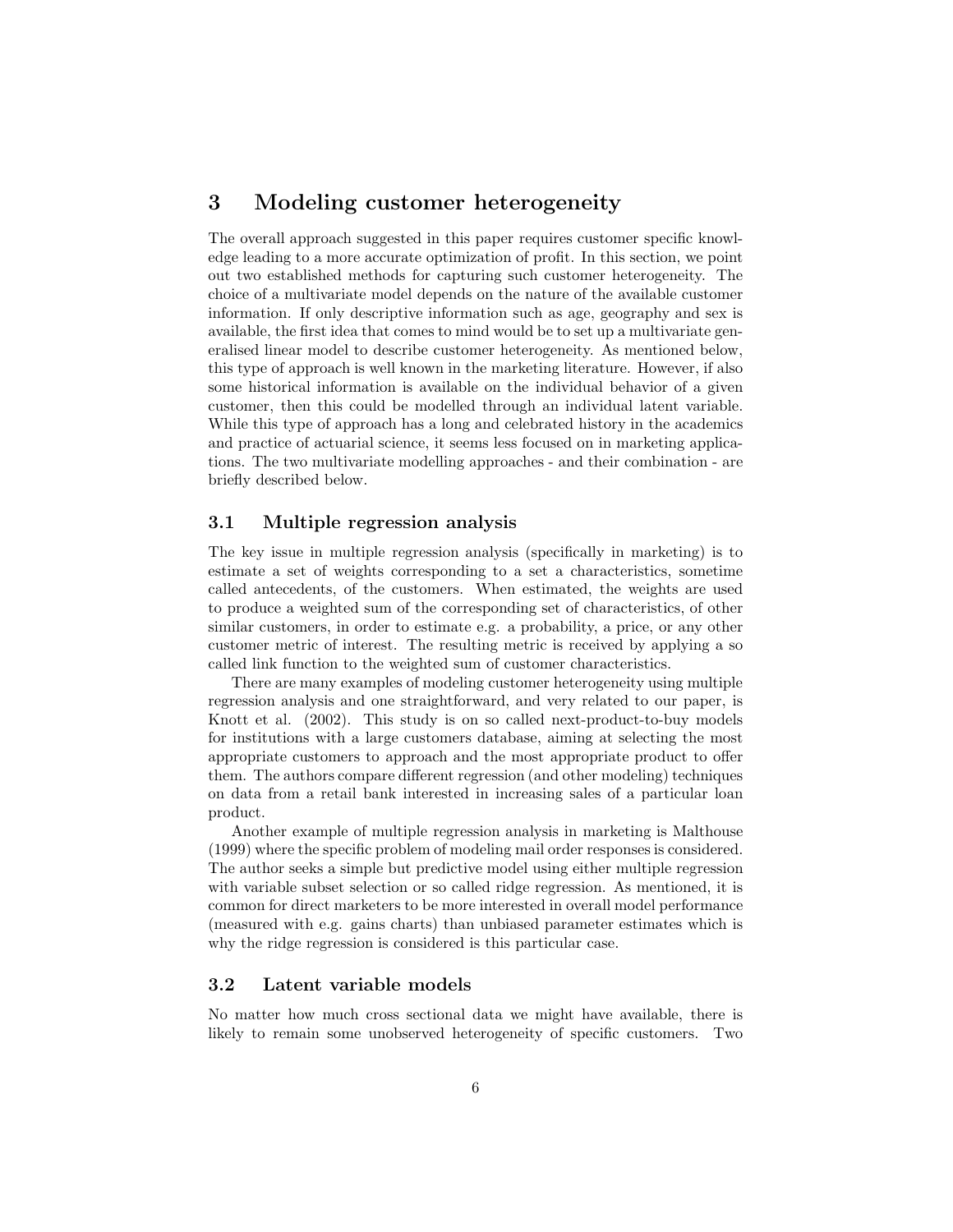households with the same number of children, living on the same street and with all other observable characteristics being equal might have completely different profitability for a particular product we wish to cross sell. The unobservable mountain climbing habit of one of the fathers or the unobservable alcohol habits of one of the mothers could for example play a role for the profitability of many type of products. One dimensional unobservable variables have a long history in theoretical as well as practical non-life insurance pricing, where it some times is called experience rating. Latent variables are also considered in the marketing context, see for example Rossi and Allenby (2003) or Kamakura et al. (1991). Other applications of latent variables can be found in the related research field of moral hazard and adverse selection where these effects typically are modelled as latent variables, see Akerlof (1970) and Rothschild and Stiglitz (1976) for a theoretical discussion on these issues and e.g. Cohen (2005) for more practical study. In our practical concrete example from non-life insurance below, we have introduced a multivariate latent variable modelling all relevant products at the same time. When optimizing our cross sale profit, we then exploit the general information on how an individual's latent variable from one product correlates with that very same individuals latent variable from the product we wish to cross sell.

## 3.3 Combining multiple regression analysis with latent variable models

For our model, for the stochastic profit  $H_{ik}$  (1), we propose that the two stochastic variables  $I_{\{A_{ik}\}}$  and  $S_{ik}$  can be modeled with multiple regression analysis and latent variable techniques, respectively. Furthermore we propose using credibility theory which includes experience of customers beyond covariate (antecedents) information. Consequently, when implementing this model for cross-sale selections, the company makes use of its data base more effectively by using one source of data for the multiple regression analysis and another source of data for latent variable techniques. The latter data source is often neglected, since the literature on latents variables in cross-selling is limited, however we will show, in Section 5.2, how this data can be useful and improve the overall profit from cross-selling.

## 4 Examples of modeling profit in direct marketing

In this section we relate our above profit optimization methodology to the existing marketing literature cases mentioned in the introduction and we give some insight into how these existing marketing cases could be generalised to the varying profit set-up of this paper. All the three marketing cases treated in the introduction have a fixed profit given sale, we point out that a varying profit given sale could be considered in these cases and we point out that the methodology of this paper would be applicable in these three well known marketing cases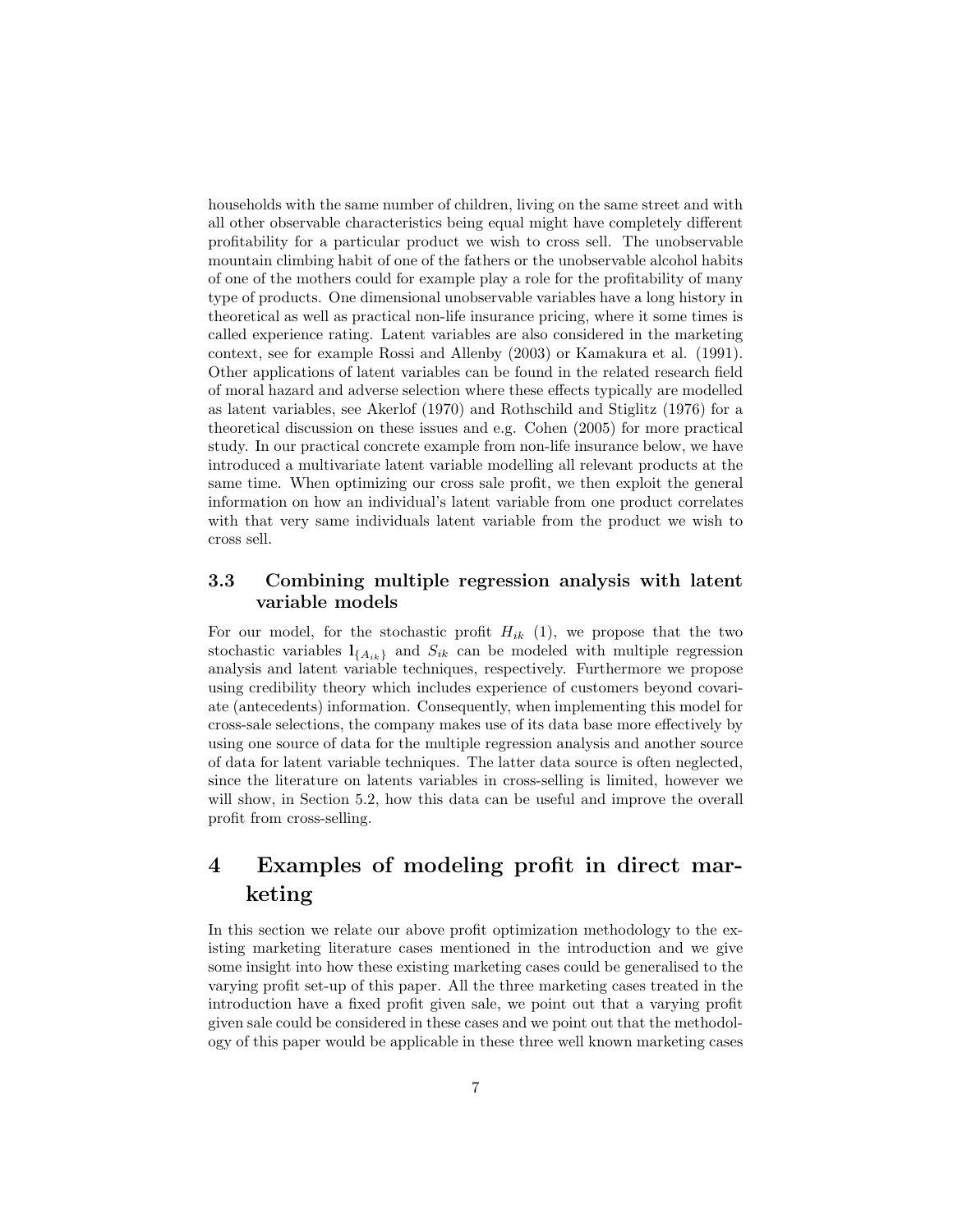if they would be generalised to the varying profit case. Varying profit modelling requires statistical estimation of the multivariate nature of our customer data base and we point out the type of data needed in each case to carry out either a generalised model estimation approach, the latent variable estimation approach or a combination of both in the cited works. In the next section we will treat in detail an example from the insurance industry, where sufficient data is available to combine the generalised model estimation approach and the latent variable estimation approach

#### 4.1 Bult and Wansbeek (1995)

In the early paper by Bult and Wansbeek (1995) it is assumed that the returns (profit) of a positive reply is constant across households and based on an ordering of the customer data base, with respect to the estimated probability of a customer responding to a direct mail, the authors find an optimal selection consisting of customers with positive marginal profit. The varying profit for a given customer depends in this model only on the varying probability of a crosssale. Given a sale, the profit is the same for all customers. If one was to follow our approach one could model the profit given a sale as a stochastic variable, where both the mean profit and its variance can vary among customers. This is relevant if the customer has a choice among a variety of products to buy at the cross-sale, in this example the choice of buying one or more books or records. One could also consider the probability of buying more books or records at a later point in time or the probability of canceling an order, etc.. All these events would affect the total profit from one particular customer (household) and would be helpful to target the most profitable customers if taken into account. If one would have data available to model the multivariate nature of how much a given customer would buy given a sale, one could implement the profit optimization method of this paper. Such data could be given by co-variates - e.g. age, sex, geographic details - where a generalised linear model might be useful, or one could imagine that information was present on the historical nature of this particular customers likeliness to buy during a cross-sale, in this latter case, the latent variable approach might work well. Or one could have both types of data available allowing one to combine the two methods of multivariate modelling. Therefore, the approach of Bult and Wansbeek (1995) could be sophisticated and more profit could be made if extra relevant data would be available.

#### 4.2 Venkatesan and Kumar (2004)

The second study, related to our work, is by Venkatesan and Kumar (2004) on selecting customers based on their customer lifetime value. The model they are presenting considers estimated profits from every possible purchase of computer hardware a customer will make during the engagement. Venkatesan and Kumar (2004) have useful co-variate information of their customers and model the lifetime value through a generalised linear model approach. However, as the customer data base of the computer hardware company grow, it seems plausible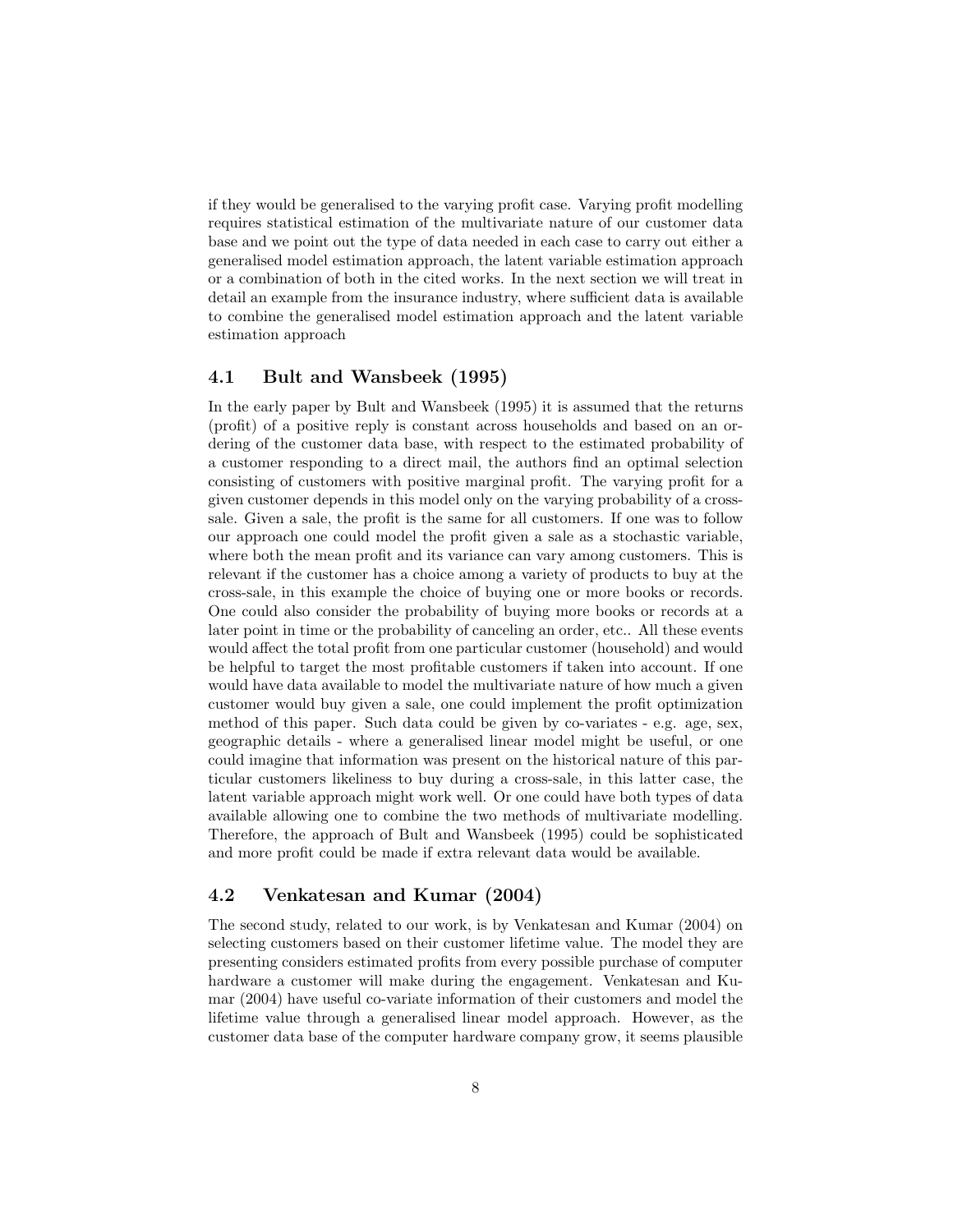that historical information could be gathered on the nature of the loyalty of each customer, such that a latent variable measuring loyalty could supplement the approach given in Venkatesan and Kumar (2004) leading to even more specific marginal profit calculations. Time-varying effects of customer loyalty is considered in Guillén et al. (2012).

#### 4.3 Gönül and Hofstede (2006)

The third example of Gönül and Hofstede (2006) considers direct marketing and optimal catalog mailing decisions. The authors model order incidence and order volume separately to later combine them into a utility based profit optimisation where the (constant) cost of sending a catalog and the (constant) profit margin is included. Based on the level of risk aversion of the company managers, optimal mailing strategies are selected. As in the example of Bult and Wansbeek (1995), the profit from a single customer can be considered variable by assuming that different customers might require different treatment and e.g. might demand facilities for canceling orders or returning already received items. The probability of a specific customers requiring such facilities could be modelled with data on historic customer behaviour from related products or orders. The specific cost of sending a catalog can also be considered as variable, as we allow for in our model by incorporating an index  $i$  of the cost of a cross-sale contact  $\omega_{ik}$ . Introducing variability in the catalog mailing cost and the profit is mentioned as an interesting topic for further research by Gönül and Hofstede (2006). We consider the more flexible profit optimization model of this paper to be a natural place to start for such further research.

## 5 An example from the insurance industry

In the specific case of cross-selling insurance policies, the stochastic variable  $S_{ik}$  is normally called the aggregate claim amount resulting from customer i in insurance coverage k which is composed of the number of insurance claims  $N_{ik}$ and their corresponding severities  $X_{ik1}, \ldots, X_{ikN_{ik}}$  as the following sum

$$
S_{ik} = \sum_{n=1}^{N_{ik}} X_{ikn}.
$$

We follow classical actuarial approaches to insurance modelling, see among many others Klugman et al. (1998) and assume independence between customers. That is of course not fully correct. The insurance policies of different policyholders might be affected by the same external circumstances such as weather conditions or economic conditions. Such correlation could affect our preferences when we apply our mean-variance optimization, but it will not affect our main example optimizing the average profit. Further discussion about these, and other, common assumption in actuarial science are found in Beard et al. (1984, p. 33), Jong and Heller (2008, p. 81) and Ohlsson and Johansson (2010, p.18).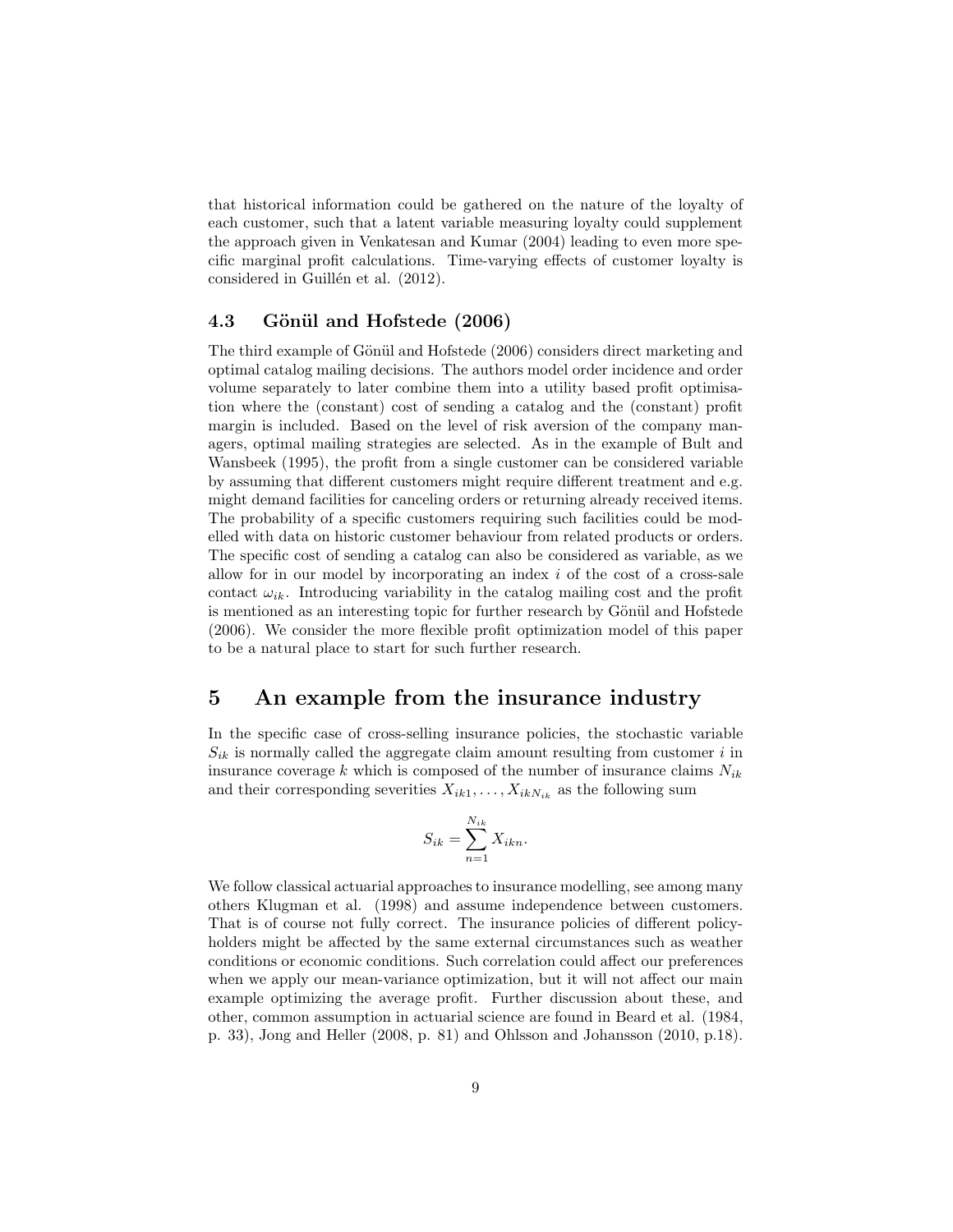Assume from now on that  $N_{ik}$  is conditionally Poisson distributed given a latent random variable. We do not make any assumptions on the distribution of the latent variable, however, should it be gamma distributed, then this implies a negative binomial distribution of our counts  $N_{ik}$ . In Section 5.2 we test this conditional Poisson assumption in more than one way and we provide a graph indicating that our counts indeed very needly follow the appropriate negative binomial distribution. The expectation of  $N_{ik}$ , conditioned on the latent random risk variable  $\Theta_{ik}$ , is  $\mathbb{E}[N_{ik} | \Theta_{ik} = \theta_{ik}] = \lambda_{ik} \theta_{ik}$  and  $X_{ik}$  has expectation  $\mathbb{E}[X_{ik}] = m_{ik}$ , we do not make any distributional assumption about  $X_{ik}$ . We call  $\lambda_{ik}$  the a priori expected number of insurance claims and assume that the insurance company has a method for estimating it. By assuming independence between  $N_{ik}$  and  $X_{ik}$  the expectation of  $S_{ik}$  (conditioned on  $\Theta_{ik}$ ) becomes

$$
\mathbb{E}\left[S_{ik}\mid\Theta_{ik}=\theta_{ik}\right]=\mathbb{E}\left[N_{ik}\mid\Theta_{ik}=\theta_{ik}\right]\mathbb{E}\left[X_{ik}\right]=\lambda_{ik}\theta_{ik}m_{ik}.
$$

In our example, we assume that the price (premium)  $\pi_{ik}$  is deterministic. Premium setting in insurance is a highly complex task including estimating the expected claims frequency and severity as well as cost loadings for administration, sales commission, discounts, re-insurance, etc. Additionally, with the recent introduction of dynamic pricing, the premium will in some cases also depend on customer demand, market and competitor situation and customer life time value. The scope of this example does not allow for any further details on premium setting. Under these assumptions we can express the conditional mean  $(\mu_{ik})$  and variance  $(v_{ik})$  of the profit  $H_{ik}$  as

$$
\mu_{ik} = \mathbb{E}\left[H_{ik}|\Theta_{ik} = \theta_{ik}\right] = p_{ik}\left(\pi_{ik} - \theta_{ik}\lambda_{ik}m_{ik}\right) - \omega_{ik} \tag{2}
$$

 $v_{ik} = \text{Var}[H_{ik}|\Theta_{ik} = \theta_{ik}] = (p_{ik} - p_{ik}^2) (\pi_{ik} - \theta_{ik}\lambda_{ik}m_{ik})^2 + p_{ik}m_{ik}^2 \theta_{ik}\lambda_{ik}$  (3) For further details, see the Appendix.

#### 5.1 Model parameter estimation

We only briefly mention how the parameters in equation (2) and (3) can be obtained. The parameter  $p_{ik}$  is the customer specific probability of a successful cross-sale attempt (the customer purchases the offered policy). The sales probability is estimated using a regression model  $\hat{p}_{ik} = \hat{f}_{p,k}(\mathcal{Y}_{p,ik})$ , where  $\hat{f}_{p,k}$ is an appropriate regression function, estimated based on collateral data from the insurance company, collected from past cross-sale campaigns, and  $\mathcal{Y}_{p,ik}$  is a set of customer specific covariates of the approached customer. Examples of such research and applications are the papers by Knott et al. (2002) and Li et al. (2005).

The a priori expected number of claims  $\hat{\lambda}_{ik}$  and the a priori expected claim severity  $\hat{m}_{ik}$  are estimated in conceptually the same way as the cross-sale probability  $\hat{p}_{ik}$ . The data used for the estimation of the regression functions  $f_{\lambda,k}$ and  $f_{m,k}$  is data on reported insurance claims from past and present customers of the company, for further details on how this is done, we refer to, e.g., Klugman et al. (1998). Once  $f_{\lambda,k}$  and  $f_{m,k}$  are estimated, the expected number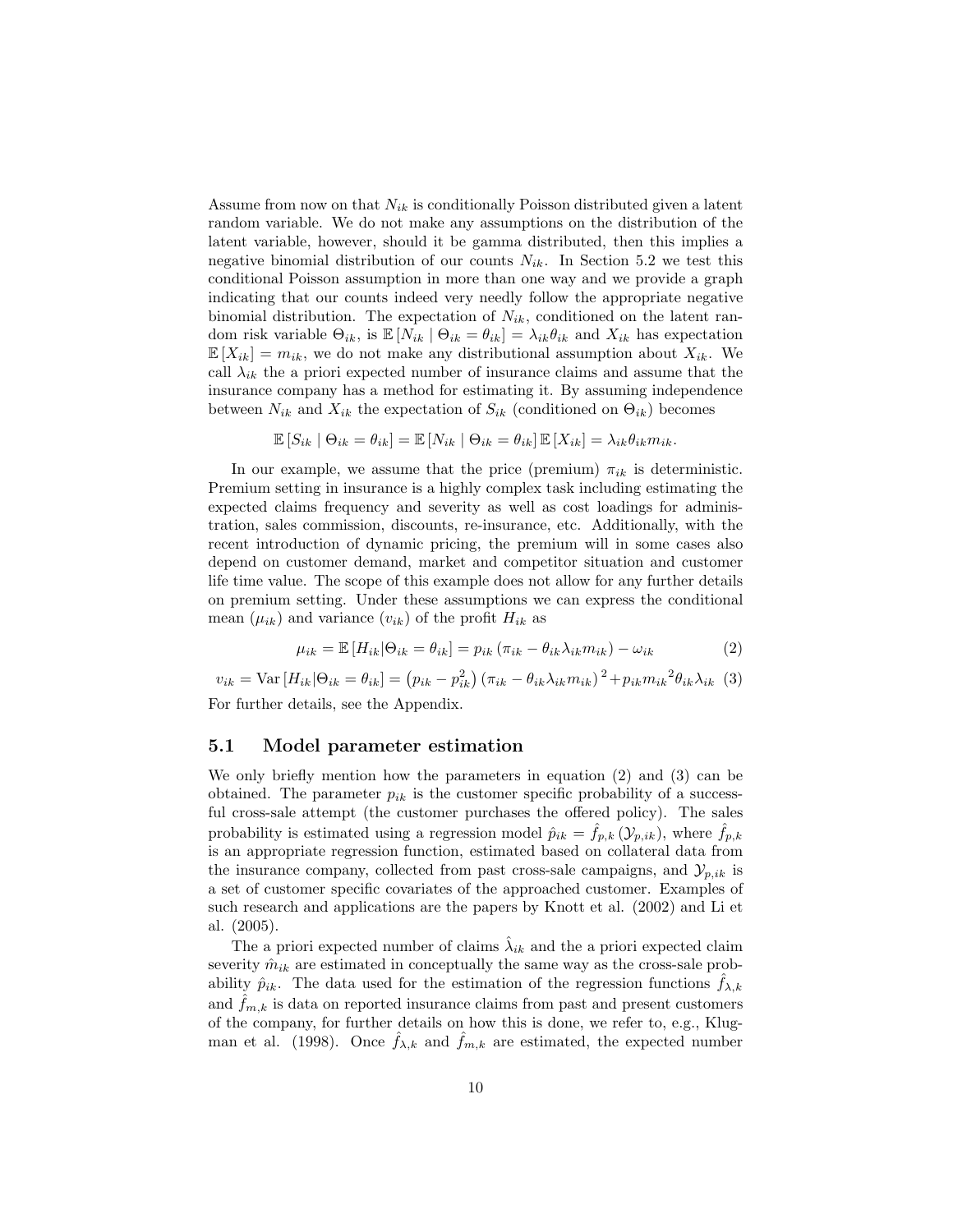of insurance claims and the expected severity can be estimated, for any customer, by only taking into consideration the sets of appropriate covariates  $\mathcal{Y}_{\lambda,ik}$ and  $\mathcal{Y}_{m,ik}$  for the specific customer i and policy k as  $\hat{\lambda}_{ik} = e_{ik} \hat{f}_{\lambda,k} (\mathcal{Y}_{\lambda,ik})$  and  $\hat{m}_{ik} = \hat{f}_{m,k}(\mathcal{Y}_{m,ik})$ . The factor  $0 \leq e_{ik} \leq 1$  measures the risk exposure and is equal to 0 if the customer i does not own a specific policy  $k$ . Note that the sets  $\mathcal{Y}_{p,ik}, \mathcal{Y}_{\lambda,ik}$  and  $\mathcal{Y}_{m,ik}$  are normally not identical since different covariates might be needed to explain the behaviour of the different stochastic variables  $\mathbf{l}_{\{A_{ik}\}}$ ,  $N_{ik}$  and  $X_{ik}$ , respectively.

An estimate of the cost of a cross-sale attempt,  $\omega_{ik}$  needs to be obtained from the company by analysing cost distributions, profit margins and overheads for the specific policy  $k$ , however the scope of this study does not allow us to discuss this in detail.

The risk profile parameter  $\theta_{ik}$  can be seen as a factor for changing the a priori expected number of claims  $\lambda_{ik}$  since the conditional expectation of the number of insurance claims  $N_{ik}$  is  $\mathbb{E}[N_{ik} | \Theta_{ik} = \theta_{ik}] = \lambda_{ik} \theta_{ik}$ . Normally, the set of covariates  $\mathcal{Y}_{\lambda,ik}$ , needed for the regression function  $f_{\lambda,k}$ , for the a priori expected number of claims  $\hat{\lambda}_{ik}$ , does not include information about past claiming of the specific customer *i*. Instead,  $\mathcal{Y}_{\lambda,ik}$  usually contains covariates such as policy holder age, occupation, type of household, etc.. By assuming that an estimate of the risk profile  $\theta_{ik}$  can be expressed as a function of customer specific claim information we might obtain a better estimate of the number of insurance claims  $N_{ik}$  from the *i*-th customer. However, a specific problem related to cross-selling is that, obviously, no customer specific information is available, with respect to the cross-sold product, prior to approaching that specific customer. We solve this problem by estimating  $\theta_{ik}$  with claim information of an existing policy k', of the specific customer, see Thuring (2012) and Thuring et al. (2012). Hence, we express  $\theta_{ik}$  as a function of the reported number of claims  $n_{ik'}$  (with respect to an existing policy  $k'$  as well as the estimate of the a priori expected number of claims  $\hat{\lambda}_{ik'}$ , also with respect to the existing policy  $k'$ , as  $\hat{\theta}_{ik} = \hat{f}_{\theta,k} \left( n_{ik'}, \hat{\lambda}_{ik'} \right)$ . We use multivariate credibility theory to estimate the function  $f_{\theta,k}$  which results in the following

$$
\hat{\theta}_{ik} = \hat{f}_{\theta,k} \left( n_{ik'}, \hat{\lambda}_{ik'} \right) = \hat{\theta}_{0k} + \frac{\hat{\lambda}_{ik'} \hat{\tau}_{kk'}^2}{\hat{\lambda}_{ik'} \hat{\tau}_{k'k'}^2 + \hat{\sigma}_{k'}^2} \left( \frac{n_{ik'}}{\hat{\lambda}_{ik'}} - \hat{\theta}_{0k'} \right). \tag{4}
$$

The model parameters  $\hat{\theta}_{0k}$ ,  $\hat{\tau}_{kk'}^2$ ,  $\hat{\tau}_{k'k'}^2$ ,  $\hat{\sigma}_{k'}^2$  and  $\hat{\theta}_{0k'}$  need to be estimated based on a collateral data set consisting of claim information for customers owning both policy  $k$  and  $k'$ . We refer to the Appendix for details on the multivariate credibility estimation of  $\hat{\theta}_{ik}$ .

#### 5.2 Real data application

We have a unique data set available, consisting of  $I = 4463$  insurance customers who were targeted for a cross-sale campaign. The campaign was executed by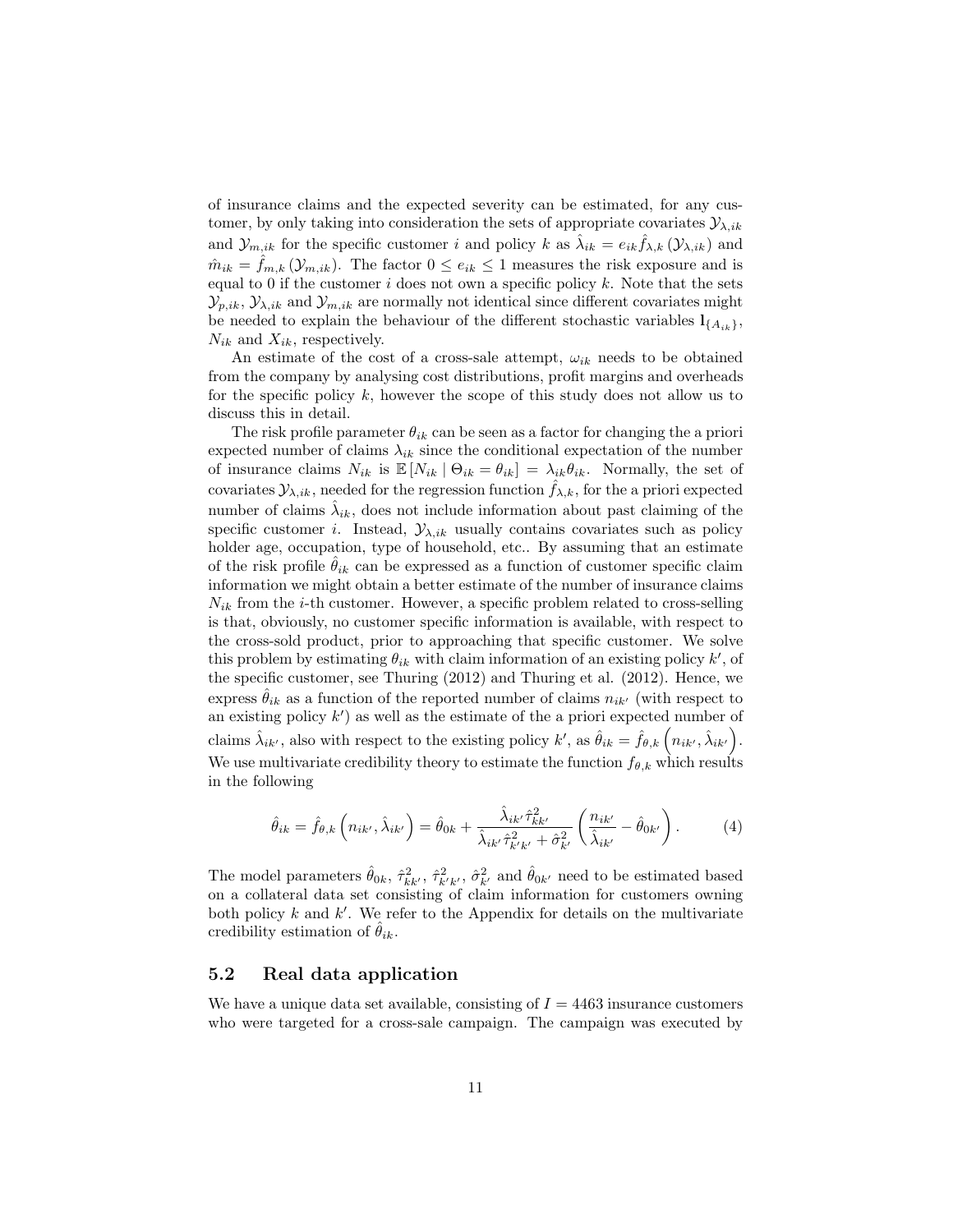approaching these specific customers, who at that time owned a household insurance coverage, and offering them to purchase a car insurance coverage. We acknowledge the risk of endogeneity related to using this kind of data, however we assume (as part of our model) that the latent random risk variable is independent of the indicator random variable for the event of cross selling. A formal test using the Fisher z-transform indicates that the assumption is valid. In the following we will refer to household coverage as coverage  $k' = 1$  and car insurance coverage as coverage  $k = 2$ . Not every customer accepted the crosssale offer, of the 4463 contacted household policyholders, 177 purchased the car insurance coverage, i.e.  $\sum_{ }^{ }$  $\sum_{i=1}^{n} 1_{\{A_{i2}\}} = 177$ . For these customers, the insurance company recorded the number of claims reported after the sale, with respect to the cross-sold policy (car insurance). With this data set available, we are able to estimate the customer specific expected profit  $\hat{\mu}_{i2}$  (for the cross-sold coverage 2) and evaluate how closely related it is to the observed value  $h_{i2}$ , with  $h_{i2}$  being a realisation of the stochastic profit  $H_{i2}$  from representation (1). As a result of approaching all the 4463 customers, covered by the cross-sale campaign, the company recorded a total observed profit of  $\sum_{i=1}^{I}$  $\sum_{i=1} h_{i2} = $7,917$ . It is interesting to analyse if the company could have executed the campaign with higher total profit by approaching fewer customers, taking the EP-criteria or MV-criteria into account.

We focus, for a moment, on the conditional Poisson assumption of claim counts. As mentioned above, had the unobserved latent variable been gamma distributed then the resulting counts would be negative binomial distributed. To validate this assumptions, we therefore tested our counts towards the relevant negative binomial distribution. The test was rejected at a very low significance level. However, it turned out that this rejection is due to our enormous collateral data set of 200.000 policyholders, almost all parsimoneous models would be rejected faced by this number of observations. We stress that this data set is not the campaign data set for which we test the cross-sale selections, but a larger data set needed to estimate the credibility parameters, see Table 3. When we tested the negative binomial distribution on a wide variety of submodels, high risk, middle risk and low risk submodels, we saw that the negative binomial assumption was accepted for most data sets below 500 in number indicating that the negative binomial provides a good distributional assumption of our data. To get a notion of the accuracy of the fit of the negative binomial distribution to our data, see Figure 1 which shows an almost perfect fit. We did the same figure for our submodels and the negative binomial always provided a satisfactory model fit. Also consider the mean, variances and standard deviations given in Table 1 and Table 2. Notice that variances are close to - but higher - than the means for our selected portfolios. Therefore, our data is really quite close to being Poisson where the mean equals the variance. The reason for this seems to be that the variances for our selected mean frequencies (with and without the latent variable) are indeed very small. Therefore, the our mixed Poisson distribution has a moment structure of its first two moments close to the Poisson distribution.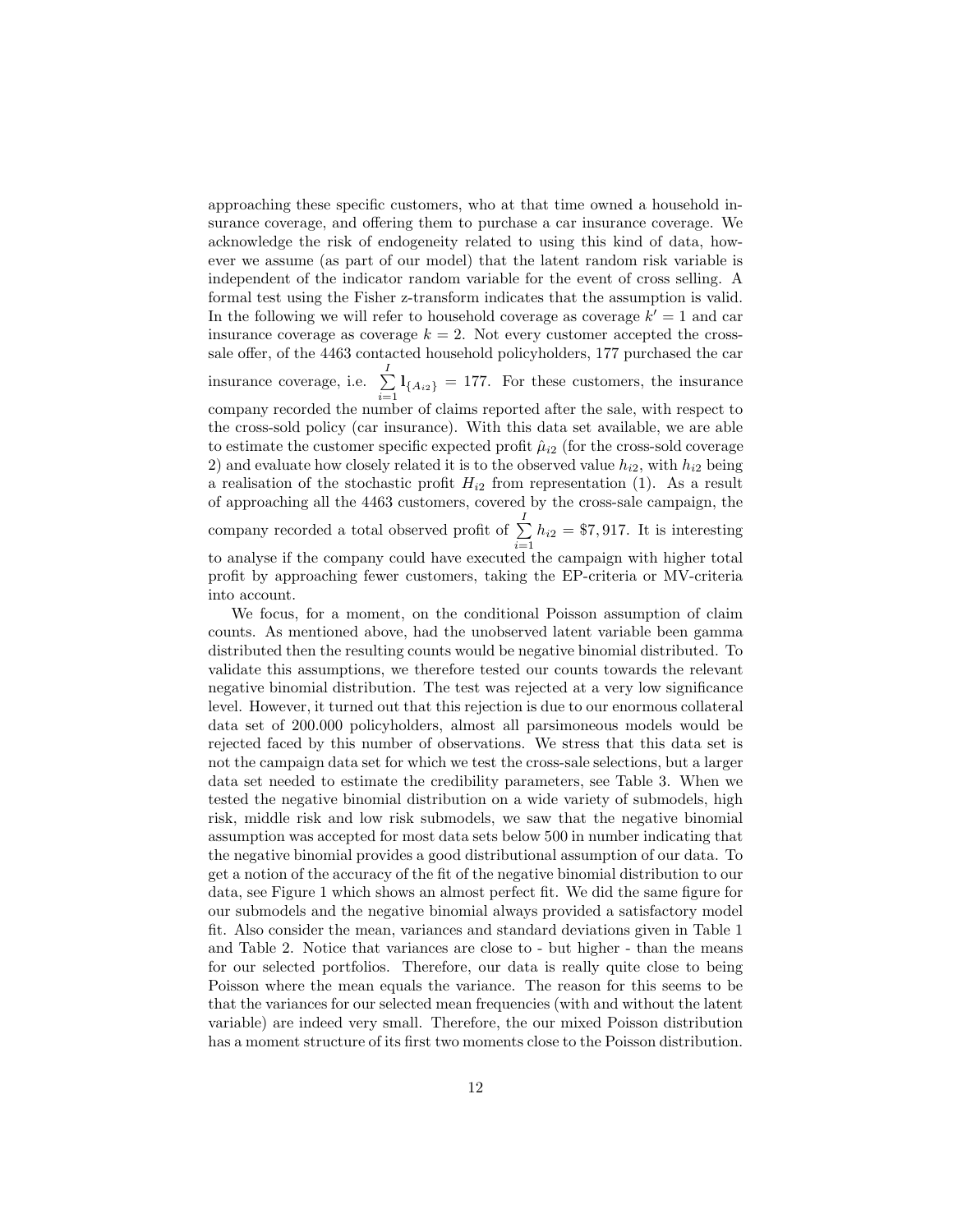#### Table 1 here.

#### Table 2 here.

#### Figure 1 here.

In the expressions for the expected value of the profit (2) and its variance (3), we allow for customer specific values of all the included parameters, see Section 2. Unfortunately, the available data, from the cross-sale campaign, is not complete with respect to customer specific information about the premium (price)  $\pi_{ik}$ , the a priori expected number of insurance claims  $\lambda_{ik}$  or the observed claim severity  $x_{i2}$ , with  $x_{i2}$  being the realisation of the stochastic claim severity  $X_{i2}$  (note that index  $k = 2$  refers to the cross-sale car insurance policy). Instead we use customer generic estimates  $\hat{\pi}_2$ , instead of  $\hat{\pi}_{i2}$ ,  $\hat{\lambda}_2$ , instead of  $\hat{\lambda}_{i2}$  and  $\hat{m}_2$ , instead of  $x_{i2}$  and  $m_{i2}$ . Also the cost of a cross-sale attempt is assumed to be a constant estimate  $(\hat{\omega}_{i2} = \hat{\omega}_2)$ . The observed profits are customer dependent through the indicator variable  $l_{\{A_{i2}\}}$  and the customer dependent observed number of claims  $n_{i2}$  (which is a realisation of the stochastic variable  $N_{i2}$ ).

Note that the estimated cross-sale probability  $\hat{p}_{i2}$  and the estimate of the risk profile  $\hat{\theta}_{i2}$  are customer specific. We estimate the model parameters  $\hat{\theta}_{0k}$ ,  $\hat{\tau}_{kk'}^2, \hat{\tau}_{k'k'}^2, \hat{\sigma}_{k'}^2$  and  $\hat{\theta}_{0k'}$  (see (4)) based on a collateral data set from the insurance company consisting of claim information for customers owning both a household insurance policy and a car insurance policy. We use the closed form expressions of the parameter estimates found in Bühlmann and Gisler (2005, pp. 185-186). The resulting estimates are found in Table 3.

#### Table 3 here.

In Table 4 we present summary statistics of the campaign data set of household customers approached for cross-selling car insurance.

#### Table 4 here.

From Table 4 it can be seen that the expected number of household claims  $\hat{\lambda}_{i1}$ has a very large spread and that one particular customer is associated with as much as  $n_{i1} = 20$  household claims. Comparing the mean of  $\hat{\lambda}_{i1}$  to the mean of  $n_{i1}$  shows that the customers have reported, on average, more claims than was expected which is also reflected in the estimate  $\hat{\theta}_{01} > 1$ . The mean value of  $I_{\{A_{i2}\}}$  is smaller than the mean value of  $\hat{p}_{i2}$  meaning that the company expected to cross-sale car insurance coverage to more customer than was realised. The constant values of the common parameters representing the expected claim frequency  $\hat{\lambda}_2$ , the expected claim severity  $\hat{m}_2$ , the premium  $\hat{\pi}_2$  and the cost of cross-selling  $\hat{\omega}_2$ , with respect to the car insurance coverage, are also given in Table 4. The values of these parameters are received from the insurance company and should be appropriate estimates for our particular situation. The estimate  $\theta_{02}$  is less than 1 meaning that customers are reporting fewer car insurance claims, on average, than the model, for the a priori number of car insurance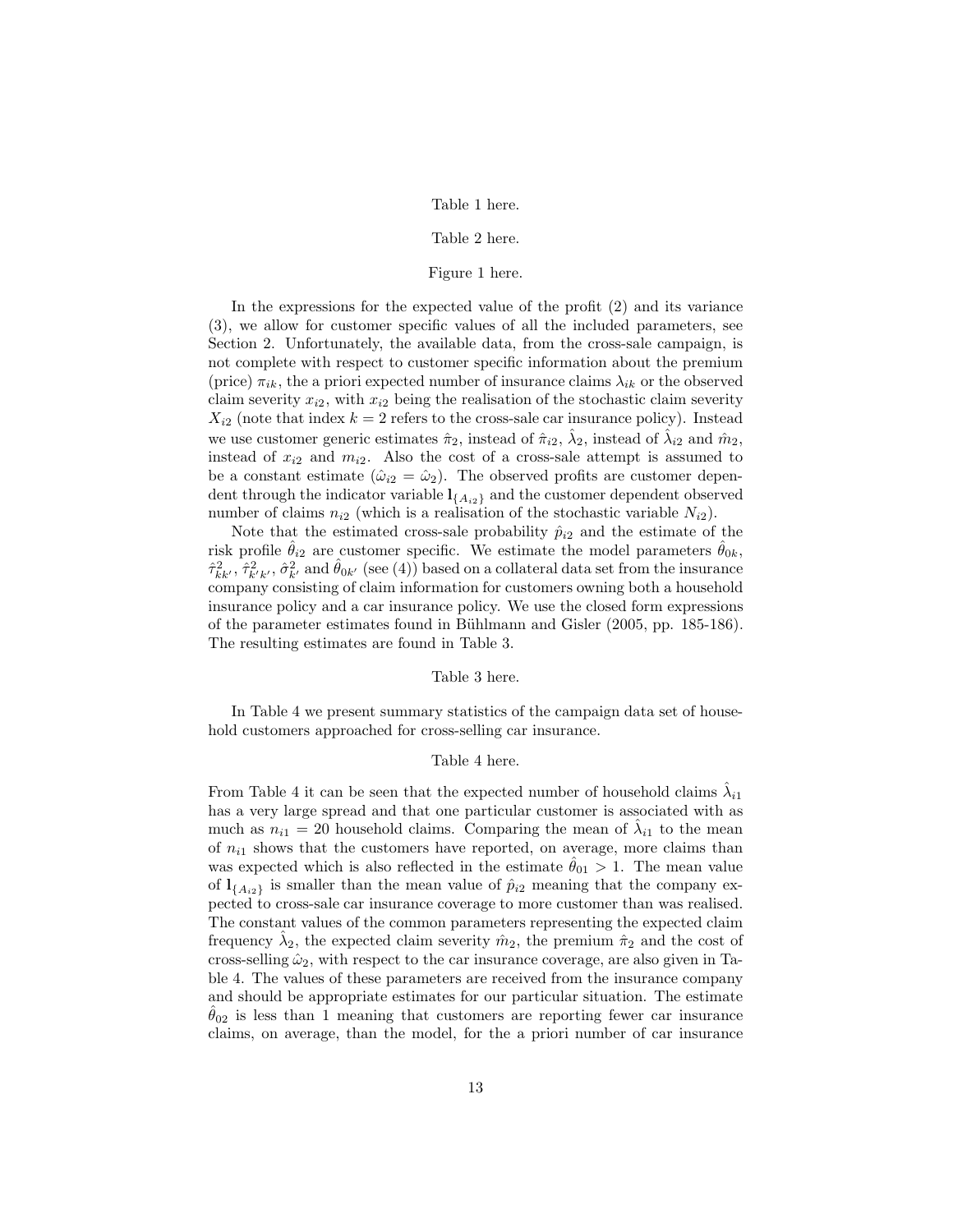claims, predicts. Note also that the estimate of the customer specific risk profile  $\theta_{i2}$  ranges between 0.71 and 2.05 meaning that it alters the conditional expectation of the number of claims  $N_{i2}$ , by between almost a 30% reduction to more than doubling it, keeping in mind the assumption that the conditional expectation of  $N_{i2}$  is  $\mathbb{E}[N_{i2} | \Theta_{i2} = \theta_{i2}] = \lambda_2 \theta_{i2}$ . It can be seen that the estimated expected profit  $\hat{\mu}_{i2}$  can take both positive and negative values and that the realised profit  $h_{i2}$  has a large range; one customer is associated with a huge loss of \$−7, 166 while at the other extreme the company made a profit of \$934 from one single customer.

We find that 2647 of the 4463 customers have a positive value of  $\hat{\mu}_{i2}$ . To illustrate how profit emerges from different customer selections we order the campaign data set, by non-increasing expected profit  $\hat{\mu}_{i2}$ , and compare cumulative sums for the expected profit  $\sum_{i=1}^{l}$  $\sum_{i=1} \hat{\mu}_{i2}$  (referred to as the expected total profit)

to cumulative sums of the observed profit  $\sum_{i=1}^{l}$  $\sum_{i=1} h_{i2}$  (referred to as the observed

total profit), for  $l = 1, \ldots, 4463$ . In Figure 2, we give the expected total profit as a function of the selection size  $l$ , note that the customers are ordered by non-increasing  $\hat{\mu}_{ik}$  prior to cumulative summation and plotting. This is the total profit which would have been expected to emerge if the company had applied our proposed EP-criteria methodology. In Figure 2, we also present the observed total profit as a function of the same selection size l.

#### Figure 2 here.

The sharp drop in the observed profit at approximately  $l = 1500$  is due to three specific customers, for whom the estimate of the expected profit  $\hat{\mu}_{i2}$ is reasonably high, whereas the observed profit is very low, due to 6 reported claims worth \$12, 150 in total. As can be seen, comparing the observed and the expected profit in Figure 2, the company would have made a profit of \$16, 424, by approaching only the prospects with a positive  $\hat{\mu}_{i2}$ . This is more than double the profit which the company made by approaching all of the 4463 customers (\$7, 917).

It is also interesting to compare the value of the total observed profit, \$16,424, emerging from approaching customer with positive  $\hat{\mu}_{i2}$ , to the observed profit when approaching the 2647 customers associated with the largest estimates of the sales probability  $\hat{p}_{i2}$ . It is common to select prospects taking only the estimated sales probability  $\hat{p}_{ik}$  into account and we find that these 2647 customers are associated with a total profit of \$7, 060. This is significantly less than the profit of \$16, 424 obtained when using the proposed EP-criterion.

For the second selection criteria, we select customer with positive meanvariance value  $MV_{i2}$  and show the resulting graph in Figure 3, where the customers are ordered by non-increasing  $MV_{i2}$  prior to plotting. The curve obviously depends of the value of  $\xi$  and we have tested a number of different values where  $\xi = 5 \cdot 10^{-5}$  finally was chosen. It should be noted that the optimum is found at 1319, i.e. 1319 customers are associated with a positive mean-variance value  $(MV_{i2})$ .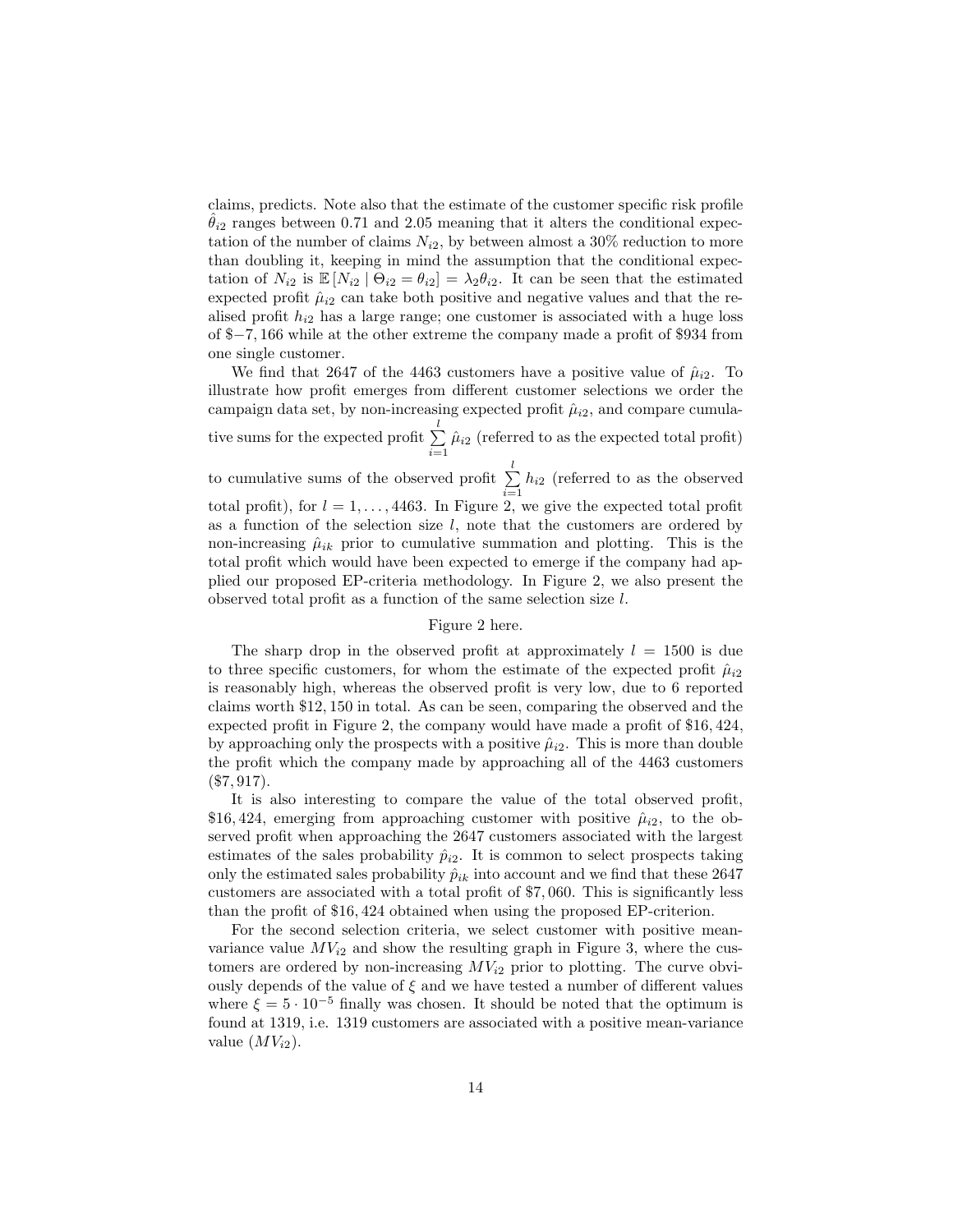#### Figure 3 here.

We compare the two criteria (EP and MV) with respect to the expected total profit, the variance of the expected total profit and the observed total profit. As can be expected, looking at Table 5, under the EP-criterion the optimal selection size is higher and the expected profit is higher, whereas the MV-criterion has lower expected profit, but also lower profit variance. Of course, the total observed profit is lower for the MV-criterion, since it takes into account the profit variance.

Table 5 here.

## 6 Concluding remarks

In this paper, we have introduced a new flexible approach to optimal cross selling. We solve the optimization problem of maximizing both a optimal mean criteria and a mean-variance criterion. Our profit/risk performance optimization approach has, to the best of our knowledge, not been previously considered in the context of cross-sales marketing.

For the purpose of solving the proposed optimization problems, we have developed a stochastic model of the profit, emerging from a successful cross-sale to an individual prospect and a group of prospects. The model is expressed in terms of certain random variables, characterizing the occurrence of sale, the price and the cost. When trying our methodology out on real data (we consider a large insurance data set) we get practical and convincing answers suggesting potential cross sale strategies. Further dynamics of the model could be considered, e.g. allowing for the probability of cross-sale  $p_{ik}$  to be dependent of the price  $\Pi_{ik}$ , in (1). Such extensions would introduce the concept of dynamic pricing in the cross-sale selection methodology. While this is outside the scope of this paper it is currently our focus for further research and we have started an extended data collection exercise in collaboration with our non-life insurance contact that eventually will enable us to introduce dynamic pricing to our flexible cross-sale model. Notice, that dynamic pricing will introduce a less linear and more complex optimization algorithm, probably of a recursive nature. It will be part of our future research to provide stable algorithms for this new challenging optimization.

In Section 5.2, we have validated the proposed methodology based on a real data set from a large insurance company. As our validation results demonstrate, the proposed methodology is capable of providing appropriate optimal selections of customers, so that the expected profit/mean-variance criterion is maximized. This is confirmed in the data study, where the observed profit is volatile but follows the expected (see Section 5.2). In conclusion, we confirm that the proposed profit optimization methodology has been successfully validated and, as demonstrated, is practically applicable for the purpose of profit efficient cross-selling of financial services products.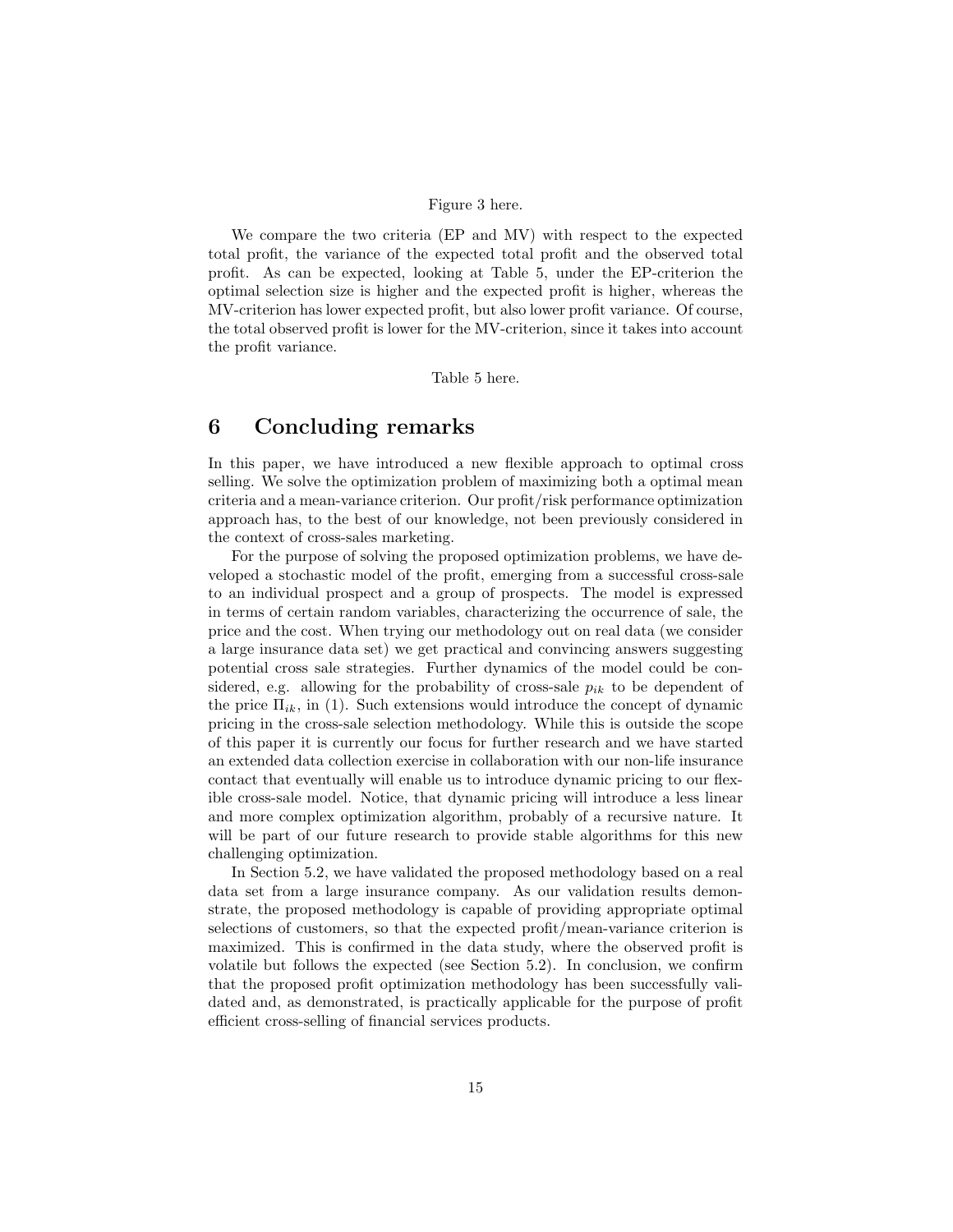## Appendix

## Derivation of the expected profit  $\mu_{ik}$  and variance  $v_{ik}$

To simplify the notation in what follows we will omit the index k. The proof of (2) is straightforward and is omitted. For the variance  $v_i$  of  $H_i$ , noting that the r.v.s  $\mathbf{l}_{\{A_i\}}$  and  $N_i$  are assumed independent, we have

$$
v_i = \text{Var}\left[H_i \mid \Theta_i = \theta_i\right] = \text{Var}\left[\mathbf{1}_{\{A_i\}}\left(\pi_i - N_i m_i\right) \mid \Theta_i = \theta_i\right] =
$$
\n
$$
= \mathbb{E}\left[\left(\mathbf{1}_{\{A_i\}}\left(\pi_i - N_i m_i\right)\right)^2 \mid \Theta_i = \theta_i\right] - \left(\mathbb{E}\left[\mathbf{1}_{\{A_i\}}\left(\pi_i - N_i m_i\right) \mid \Theta_i = \theta_i\right]\right)^2 =
$$
\n
$$
= p_i \left\{\pi_i^2 - 2\theta_i \lambda_i m_i \pi_i + m_i^2 \left(\theta_i \lambda_i + \theta_i^2 \lambda_i^2\right)\right\} - p_i^2 \left(\pi_i - \theta_i \lambda_i m_i\right)^2
$$

which simplifies to (3), noting that  $p_i - p_i^2 = \text{Var}(\mathbf{l}_{\{A_i\}})$ .

## Derivation of the cumulative distribution function of  $H_i$

Formulas (2) and (3) are useful in establishing the mean and variance of the total profit. In order to gain further insight into the way profit emerges as a result of cross-selling of an additional policy to the i-th policyholder, in the following proposition, we give the cumulative distribution function of  $H_i$ , conditional on  $\Theta_i = \theta_i.$ 

**Proposition 2** Given  $\Theta_i = \theta_i$ , the cumulative distribution function,  $F_{H_i}(x)$ , is

$$
F_{H_i}(x) = P\left(H_i \leq x \mid \Theta_i = \theta_i\right) = \begin{cases} 1 & \text{if } x \geq \pi_i - \omega_i \\ 1 - p_i \sum_{j=0}^{[[\tilde{x}]]} e^{-\theta_i \lambda_i} \frac{(\theta_i \lambda_i)^j}{j!} & \text{if } -\omega_i \leq x < \pi_i - \omega_i \\ \left(1 - \sum_{j=0}^{[[\tilde{x}]]} e^{-\theta_i \lambda_i} \frac{(\theta_i \lambda_i)^j}{j!} \right) p_i & \text{if } x < -\omega_i \end{cases} \tag{5}
$$

where  $\tilde{x} = \frac{\pi_i - \omega_i - x}{m_i}$  and  $[[\tilde{x}]] = \begin{cases} [\tilde{x}] & \text{if } \tilde{x} \text{ is non-integer} \\ \tilde{x} - 1 & \text{if } \tilde{x} \text{ is integer} \end{cases}$  $\tilde{x}$  − 1 if  $\tilde{x}$  is integer and  $[\tilde{x}]$  is the integer part of  $\tilde{x}$ .

Proof We have

$$
P(H_i \le x) = P\left(\mathbf{l}_{\{A_i\}}\left(\pi_i - N_i m_i\right) - \omega_i \le x\right) =
$$
\n
$$
= P\left(\mathbf{l}_{\{A_i\}}\left(\pi_i - N_i m_i\right) \le x + \omega_i |\mathbf{l}_{\{A_i\}} = 1\right) p_i +
$$
\n
$$
P\left(\mathbf{l}_{\{A_i\}}\left(\pi_i - N_i m_i\right) \le x + \omega_i |\mathbf{l}_{\{A_i\}} = 0\right) (1 - p_i) =
$$
\n
$$
= P\left(N_i \ge \tilde{x}\right) p_i + P(0 \le x + \omega_i) (1 - p_i) =
$$
\n
$$
= (1 - P\left(N_i < \tilde{x}\right)) p_i + P(0 \le x + \omega_i) (1 - p_i)
$$
\n(6)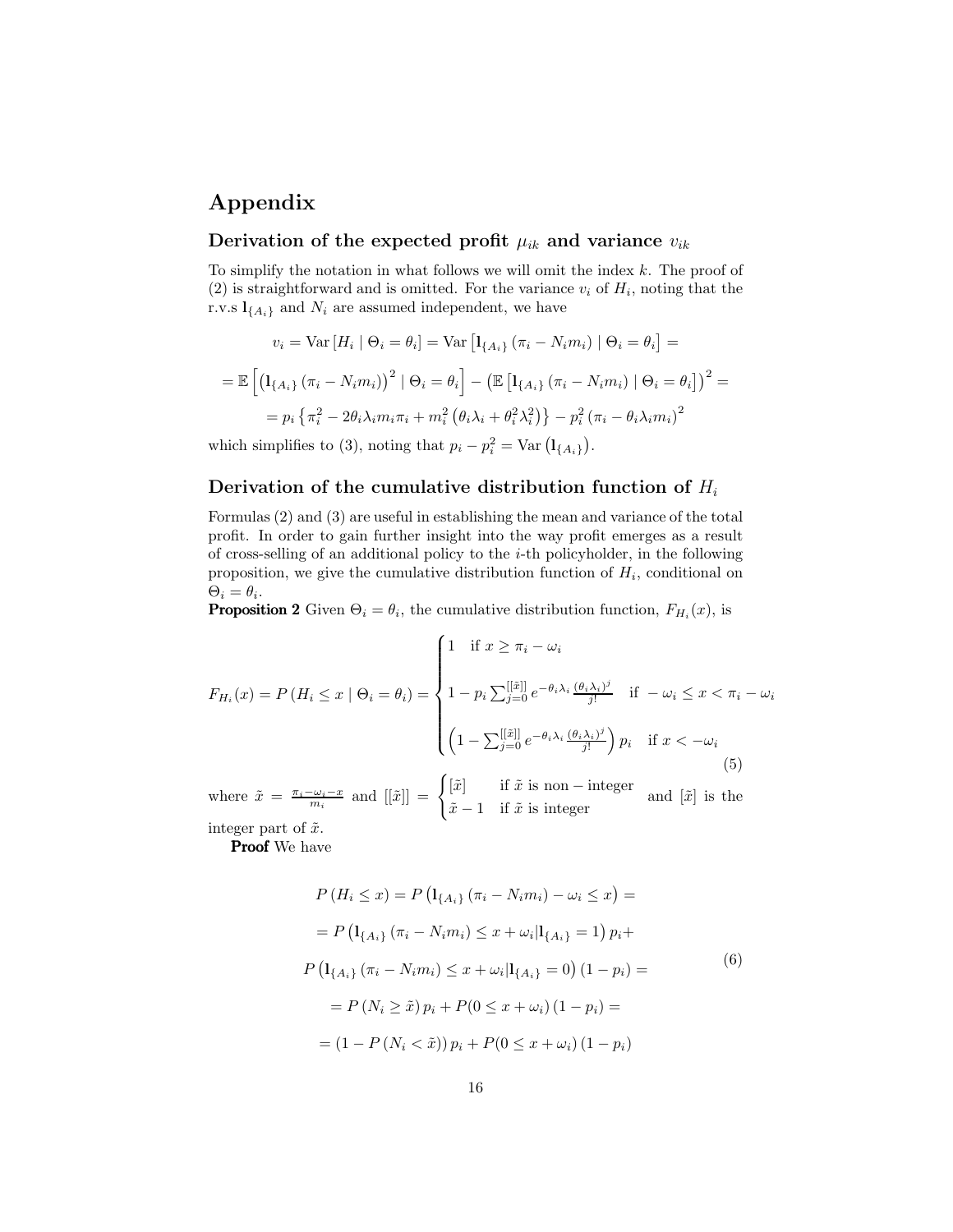where we have used the independence of the r.v.s  $\mathbf{l}_{\{A_i\}}$  and  $N_i$ . Representation (5) follows from (6), recalling that, conditional on  $\Theta_i = \theta_i$ ,  $N_i \sim \text{Poisson}(\theta_i \lambda_i)$ .  $\Box$ 

Let us note that, if  $\pi_i$  is not a multiple of  $m_i$ , i.e.  $\pi_i \neq rm_i$ , for r, positive integer, the set of values, the random variable,  $H_i$  can take is:

$$
\text{Im}H_i = \{x_j = \pi_i - \omega_i - jm_i, j = 0, 1, \dots, j^*,
$$
  

$$
x_{j^*+1} = -\omega_i, x_j = \pi_i - \omega_i - (j-1)m_i, j = j^* + 2, j^* + 3, \dots \}
$$
 (7)

where  $j^*$  is such that,  $\pi_i - j^* m_i > 0$  and  $\pi_i - (j^* + 1) m_i < 0$ . If  $\pi_i$  is a multiple of  $m_i$ , i.e.  $\pi_i = j^* m_i$ , where  $j^*$  is a suitable positive integer, then

Im 
$$
H_i = \{x_j = \pi_i - \omega_i - jm_i, j = 0, 1, ..., j^* - 1, j^* + 1, j^* + 2, ..., x_{j^*} = -\omega_i\}.
$$
 (8)

## Derivation of the probability mass function of  $H_i$

From Proposition 2, it is straightforward to derive the conditional p.m.f.  $P(H_i = x_j | \Theta_i = \theta_i), j = 1, 2, \ldots$ **Proposition 3** Given  $\Theta_i = \theta_i$ , and

1. Assuming that  $\text{Im}H_i$  is as in (7), the probability mass function of  $H_i$  is

$$
P(H_i = x_j | \Theta_i = \theta_i) = \begin{cases} p_i e^{-\theta_i \lambda_i} \frac{(\theta_i \lambda_i)^j}{j!} & \text{for } j = 0, 1, ..., j^* \\ 1 - p_i & \text{for } j = j^* + 1 \\ p_i e^{-\theta_i \lambda_i} \frac{(\theta_i \lambda_i)^{j-1}}{(j-1)!} & \text{for } j = j^* + 2, j^* + 3, ... \end{cases}
$$
(9)

2. Assuming that  $\text{Im}H_i$  is as in (8), the probability mass function of  $H_i$  is

$$
P\left(H_i = x_j \mid \Theta_i = \theta_i\right) = \begin{cases} p_i e^{-\theta_i \lambda_i} \frac{(\theta_i \lambda_i)^j}{j!} & \text{for } j = 0, 1, \dots, j^* - 1 \\ 1 - p_i + p_i e^{-\theta_i \lambda_i} \frac{(\theta_i \lambda_i)^j}{j!} & \text{for } j = j^* \\ p_i e^{-\theta_i \lambda_i} \frac{(\theta_i \lambda_i)^j}{j!} & \text{for } j = j^* + 1, j^* + 2, \dots \end{cases} \tag{10}
$$

**Proof** Formulas (9) and (10) follow directly from (5) noting that, for assumption 1. (formula (9)), by the definition of  $j^*$  in (7), we have that  $j^* < \frac{\pi_i}{m_i} < j^* + 1$ , hence  $\left\lceil \frac{\pi_i}{m_i} \right\rceil = j^*$ , and for assumption 2. (formula (10)) by the definition of  $j^*$  in (8) we have that  $\frac{\pi_i}{m_i} = j^*$ , hence  $\left| \left[ \frac{\pi_i}{m_i} \right] \right| = j^* - 1$ .  $\Box$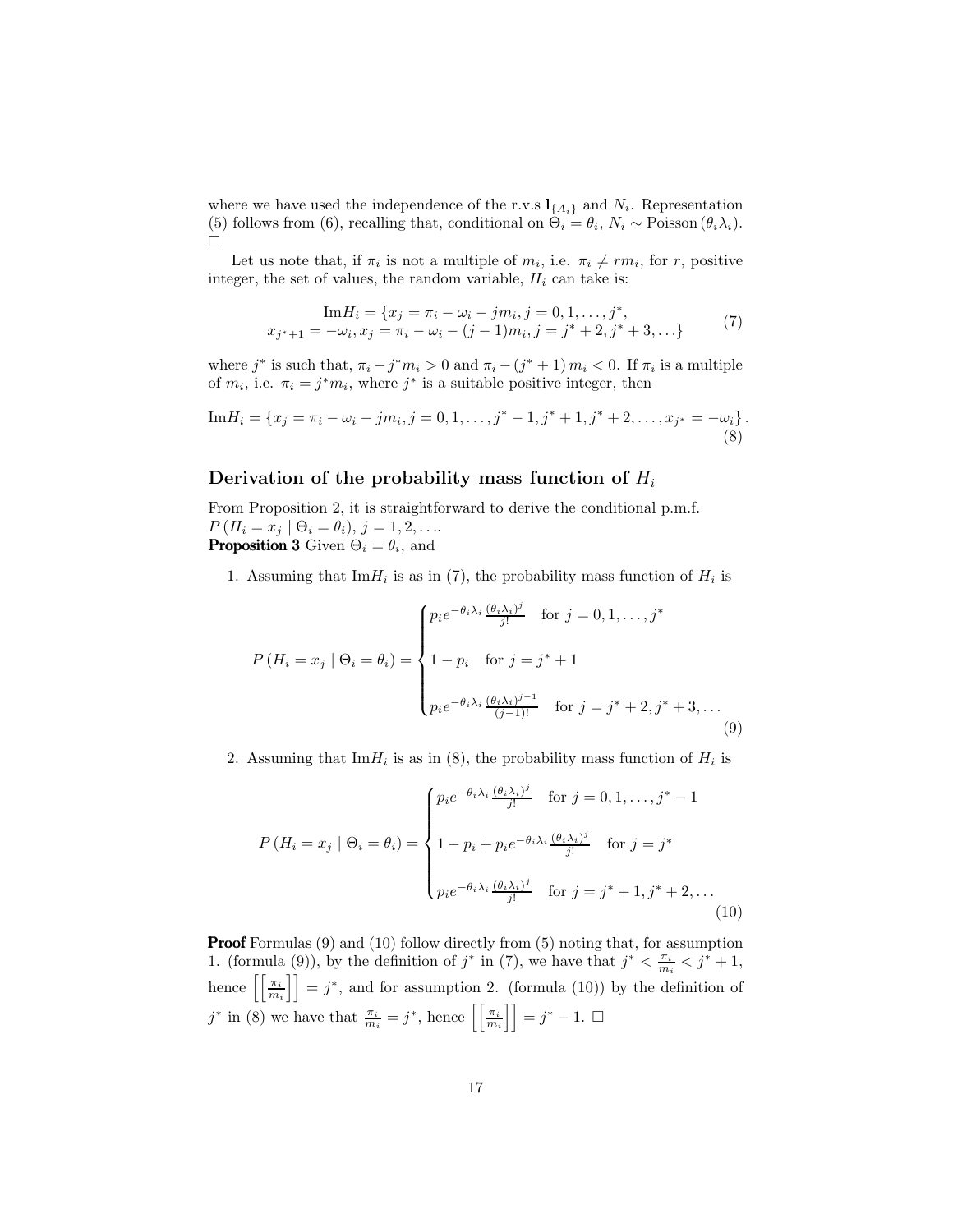## Distributional properties of the total profit  $\mathcal{H}_s(l)$

The c.d.f.,  $F_{H_i}(x)$  and the p.m.f.,  $P(H_i = x_j \mid \Theta_i = \theta_i)$ , given in Propositions 2, and 3 embeds the entire information about the behaviour of the profit,  $H_i$ emerging from the *i*-th prospect. Therefore  $(5)$ ,  $(9)$  and  $(10)$  are useful in addressing some further questions, related to the profitable marketing of financial services products. One such important question which we will address in this section is to provide confidence bounds for the total profit from a cross-sales campaign.

We are now in a position to consider the total profit,  $\mathcal{H}_s(l)$ , related to a subset,  $s(l) \subset \mathcal{P}$  of size l, which is

$$
\mathcal{H}_s(l) = \sum_{i=1}^l H_i = \sum_{i=1}^l \left( \mathbf{1}_{\{A_i\}} \left( \pi_i - N_i m_i \right) - \omega_i \right). \tag{11}
$$

Given  $\Theta = \theta$ , the total expected profit,  $\mathbb{E}[\mathcal{H}_s(l) | \Theta = \theta]$ , related to a subset,  $s(l) \subset \mathcal{P}$  of size l, is

$$
\mathbb{E}\left[\mathcal{H}_s(l)\mid \Theta=\theta\right] = \sum_{i=1}^l \mathbb{E}\left[H_i|\Theta_i=\theta_i\right] = \sum_{i=1}^l \left(p_i\left(\pi_i-\theta_i\lambda_i m_i\right)-\omega_i\right),\tag{12}
$$

and the conditional variance,  $Var_s(l)$ , of the total profit,  $\mathcal{H}_s(l)$  from a subset,  $s(l) \subset \mathcal{P}$  of size l, given  $\Theta = \theta$  is

$$
\text{Var}_s(l) = \sum_{i=1}^l \text{Var}\left[H_i \mid \Theta_i = \theta_i\right] = \sum_{i=1}^l \left(\text{Var}\left[l_{\{A_i\}}\right] \left(\pi_i - \theta_i \lambda_i m_i\right)^2 + p_i m_i^2 \theta_i \lambda_i\right).
$$
\n(13)

Clearly, one way in which the company may deal with the contradictory goals of maximizing its expected profit while minimizing the related risk is to maximize the total (expected) cross-sales profit and minimize its variance by combining the two quantities in a common mean-variance criterion.

Given the distribution of  $H_i$ , conditional on  $\Theta = \theta$ , the conditional distribution of  $\mathcal{H}_s(l)$  is obtained as the following convolution **Proposition 4** Given  $\Theta = \theta$ , the p.m.f. of  $\mathcal{H}_s(l)$  is

$$
P(\mathcal{H}_s(l) = h | \Theta = \theta) = \sum_{x_1 \in \text{Im} H_1} \cdots \sum_{x_{l-1} \in \text{Im} H_{l-1}} P(H_1 = x_1 | \Theta_1 = \theta_1) \times \dots
$$
  

$$
\cdots \times P(H_{l-1} = x_{l-1} | \Theta_{l-1} = \theta_{l-1}) P(H_l = h - x_1 - \dots - x_{l-1} | \Theta_l = \theta_l),
$$
  
(14)  
where  $h \in D, D = \{x_1 + \dots + x_l : (x_1, \dots, x_l) \in \{\text{Im} H_1 \times \dots \times \text{Im} H_l\} \}.$ 

Based on (14), for the cdf  $F_{\mathcal{H}_s(l)}(x) = P(\mathcal{H}_s(l) \leq x \mid \Theta = \theta)$  we have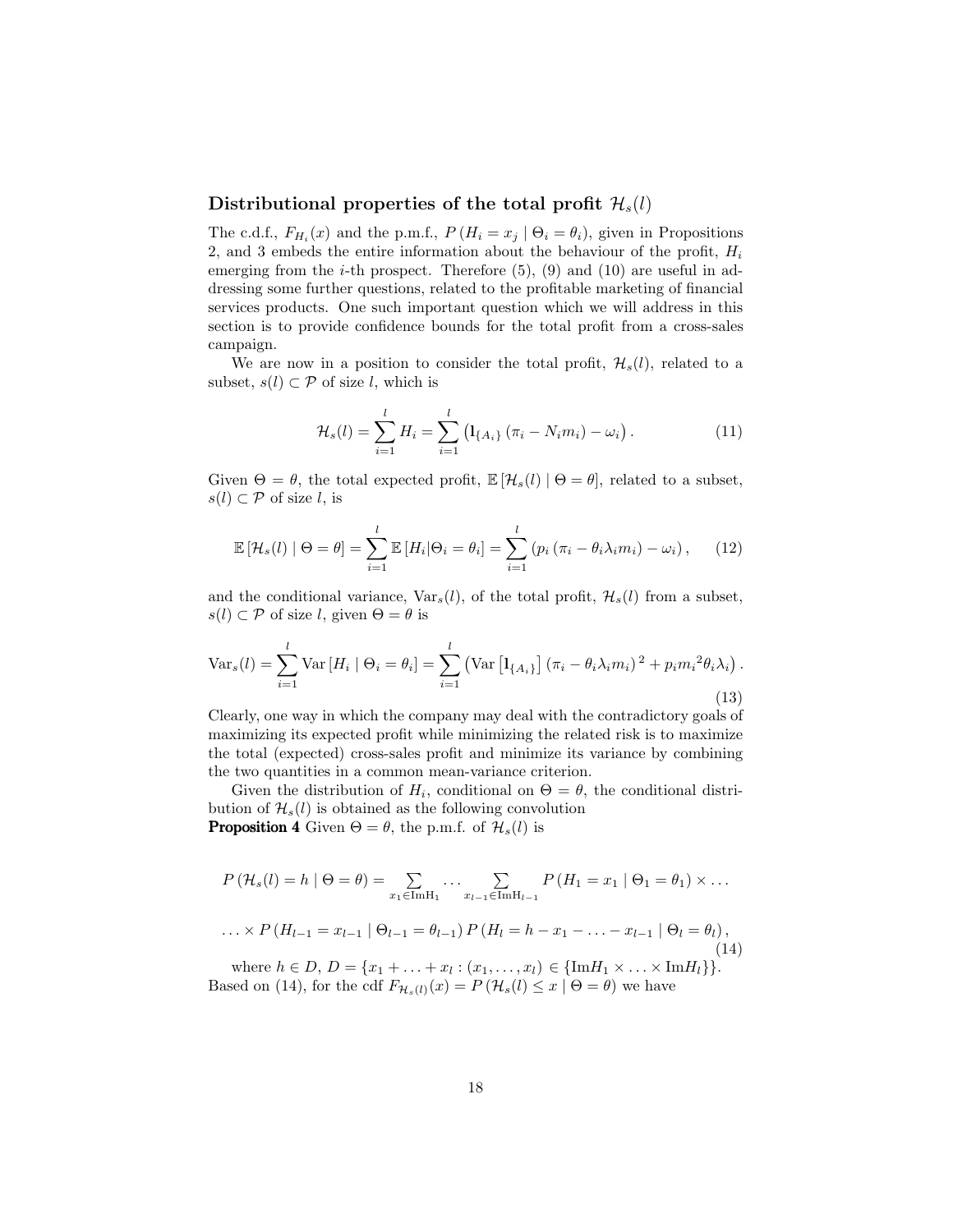**Proposition 5** Given  $\Theta = \theta$ , the c.d.f. of  $\mathcal{H}_s(l)$  is

$$
F_{\mathcal{H}_s(l)}(x) = P(\mathcal{H}_s(l) \le x \mid \Theta = \theta) =
$$
  

$$
\sum_{h \in D, h \le x} \sum_{x_1 \in \text{Im}H_1} \cdots \sum_{x_{l-1} \in \text{Im}H_{l-1}} P(H_1 = x_1 \mid \Theta_1 = \theta_1) \times \dots
$$
  

$$
\cdots \times P(H_{l-1} = x_{l-1} \mid \Theta_{l-1} = \theta_{l-1}) P(H_l = h - x_1 - \dots - x_{l-1} \mid \Theta_l = \theta_l),
$$
\n(15)

where  $x \in \mathbb{R}$  and D is defined as in Proposition 4.

Proposition 5 can be used in order to produce confidence intervals for the total profit,  $\mathcal{H}_s(l)$ , of the form

$$
P\left(Q_{\frac{\alpha}{2}} \leq \mathcal{H}_s(l) \leq Q_{1-\frac{\alpha}{2}}\right) = 1 - \alpha,\tag{16}
$$

where  $Q_{\frac{\alpha}{2}}$  and  $Q_{1-\frac{\alpha}{2}}$  are the corresponding  $\frac{\alpha}{2}$  and  $1-\frac{\alpha}{2}$  quantiles of the distribution  $F_{\mathcal{H}_s(l)}$ . The latter quantiles,  $Q_{\frac{\alpha}{2}} = F_{\mathcal{H}_s(l)}^{-1}(\frac{\alpha}{2})$  and  $Q_{\frac{\alpha}{2}} = F_{\mathcal{H}_s(l)}^{-1}(1 - \frac{\alpha}{2}),$ where  $F_{\mathcal{H}_s(l)}^{-1}(\cdot)$  is the inverse of  $F_{\mathcal{H}_s(l)}$ . Computing,  $P(\mathcal{H}_s(l) = h)$ ,  $F_{\mathcal{H}_s(l)}(x)$ and  $F_{\mathcal{H}_s(l)}^{-1}(\cdot)$  using (14) and (15) is, facilitated by the reasonably simple form of  $F_{H_i}(x)$  and  $P(H_i = x_j | \Theta_i = \theta_i), j = 1, 2, ...$  which stems from the assumption that  $N_i$  has a conditional Poisson distribution. Therefore, confidence intervals of the form (16) can be easily computed for small, up to moderate portfolio sizes, I. For large values of I, which is often the case in practice, representations (14) and (15) may become cumbersome to evaluate and it is important to consider asymptotic approximations of the distribution of  $\mathcal{H}_s(l)$ . We show that, under some conditions on the model parameters,  $\theta_i$ ,  $\lambda_i$  and  $m_i$ , the distribution of the appropriately normalized total profit,  $\mathcal{H}_s(l)$ , converges to a standard normal distribution, as the size,  $l$  goes to infinity. This result can be used in order to provide approximate confidence regions for the total profit, for large portfolio sizes l.

In what follows, it will be convenient to use the simpler notation,  $C_l B_l^2$ , for the mean  $\mathbb{E}[\mathcal{H}_s(l)|\Theta = \theta]$  and the variance,  $\text{Var}_s(l)$ , respectively. We will also assume that the real positive parameters,  $\lambda_i$ ,  $\theta_i$ , and  $m_i$ ,  $i = 1, 2, \dots$  are such that the Lindeberg condition

$$
\frac{1}{B_l^2} \sum_{k=1}^l \sum_{\{j:|x_j - \mathbb{E}(H_k)| > \varepsilon B_l\}} P\left(H_j = x_j\right) (x_j - \mathbb{E}(H_k))^2 \underset{l \to \infty}{\longrightarrow} 0 \tag{17}
$$

holds. Let us note that there exists a set of values for the parameters,  $\lambda_i$ ,  $\theta_i$ and  $m_i$   $i = 1, 2, \ldots$ , such that,  $H_i$ ,  $i = 1, 2, \ldots$  form a sequence of independent identically distributed random variables, in which case (17) holds, i.e., the set of values for which condition  $(17)$  is fulfilled is not empty. Since in general,  $H_i$ ,  $i = 1, 2, \ldots$  are independent, non-identically distributed random variables, with c.d.f.s,  $F_{H_i}(x)$ ,  $i = 1, 2, \ldots$ , following the Lindeberg-Feller central limit theorem one can state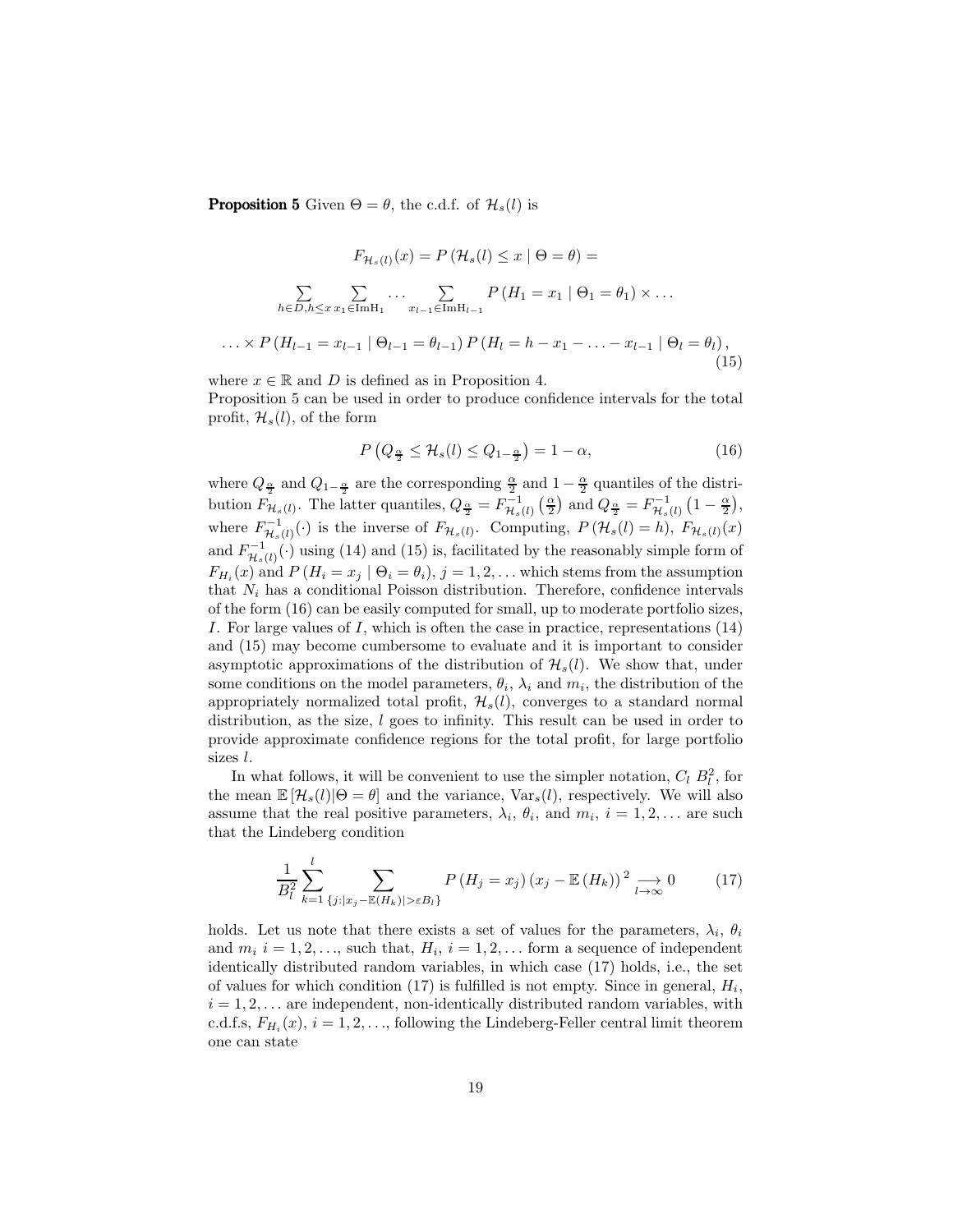**Proposition 6** Given that,  $\lambda_i$ ,  $\theta_i$ , and  $m_i$ , are such that the Lindeberg condition (17) holds, the distribution functions of the normalized total profit, $(\mathcal{H}_s(l) - C_l)/B_l$ tend to a standard normal cdf, as l tends to infinity.

Proposition 6 allows for the construction of approximate confidence regions, of the form (16), for the total profit random variable,  $\mathcal{H}_s(l)$ , when l is sufficiently large, given that (17) holds. For a given confidence level,  $\alpha$ , we have that

$$
P\left(q_{\frac{\alpha}{2}} \leq \left(\mathcal{H}_s(l) - C_l\right) / B_l \leq q_{1-\frac{\alpha}{2}}\right) = 1 - \alpha,\tag{18}
$$

where  $q_{\frac{\alpha}{2}}$ , and  $q_{1-\frac{\alpha}{2}}$  are the corresponding quantiles of the standard normal distribution. From (18), for  $\alpha = 0.05$  we have that,  $P(C_l - 1.96B_l \leq \mathcal{H}_s(l) \leq C_l + 1.96B_l)$ 0.95.

### Estimation of the latent risk profile  $\theta_{ik}$

In this section we re-introduce the product index k. In order to estimate  $\theta_{ik}$ , one could apply an estimator motivated by the classical credibility theory and in particular by the Bühlmann-Straub credibility model (see Bühlmann (1967) and Bühlmann and Straub  $(1970)$ . A similar estimator, but in the context of insurance pricing, has been applied by Englund et al. (2008) and Englund et al. (2009). We assume that  $\Theta_{il}, \ldots, \Theta_{Il}$  are i.i.d. random variables with  $E[\Theta_{il}] = \theta_{0l}, i = 1, \ldots, I$  and  $Cov[\Theta_{il}, \Theta_{ir}] = \tau_{lr}^2, l, r \in \{k', k\}.$  We further assume that the conditional covariance structure of the random variables  $F_{ijl} =$  $N_{ijl}$  $\frac{N_{ijl}}{\lambda_{ijl}}$ ,  $l \in \{k',k\}$  is given by

$$
Cov[F_{ijl}, F_{ijr} | \Theta_{il} = \theta_{il}, \Theta_{ir} = \theta_{ir}] = \begin{cases} \frac{\sigma_l^2(\theta_{il})}{\lambda_{ijl}} & \text{if } l = r\\ 0 & \text{if } l \neq r \end{cases}
$$

and  $\sigma_l^2(\theta_{il})$  is the variance within a specific customer i for  $l \in \{k', k\}$ . We l use standard credibility notation and define  $\lambda_{i \cdot l} = \sum_{i=1}^{J_i}$  $\sum_{j=1}^{J_i} \lambda_{ijl}, n_{i\cdot l} = \sum_{j=1}^{J_i}$  $\sum_{j=1}^{\infty} n_{ijl}$  and  $F_{i\cdot l} = \frac{n_{i\cdot l}}{\lambda_{i\cdot l}}$ . Under these assumptions, it is possible to generalize the univariate Bühlmann-Straub homogeneous estimator of the standardized frequency  $\theta_{ik}$  (see corollary 4.10 of Bühlmann and Gisler  $(2005)$ , p. 102) to our two dimensional setting as

$$
\hat{\theta}_i = \theta_0 + \alpha_i (F_i - \theta_0) \tag{19}
$$

,

with  $\hat{\theta}_i = \left[\hat{\theta}_{i1}\hat{\theta}_{i2}\right]'$ ,  $\theta_0 = \left[\theta_{01}\theta_{02}\right]'$  and  $F_i = \left[F_{i\cdot1}F_{i\cdot2}\right]'$ . The credibility weight  $\alpha_i = T\Lambda_i(T\Lambda_i + S)^{-1}$  where T is a 2 by 2 matrix with elements  $\tau_{kk'}^2$ ,  $k =$ 1, 2 and  $k' = 1, 2$ . The matrices  $\Lambda_i$  and S are diagonal matrices with, respectively,  $\lambda_{i,l}$ ,  $l = 1, 2$  and  $\sigma_l^2$ ,  $l = 1, 2$  in the diagonal and  $\lambda_{i\cdot l} = \sum_{j=1}^{J_i} \lambda_{ijl}$ . The parameter  $\sigma_l^2 = E\left[\sigma_l^2(\theta_{il})\right]$ , where  $\sigma_l^2(\theta_{il})$  is the variance within an individual customer i, for a product  $l$  (for further details see Bühlmann and Gisler, 2005, p. 81). We also refer to Bühlmann and Gisler (2005, pp. 185-186) for parameter estimation procedures of the matrices S and T and the vector  $\theta_0$ .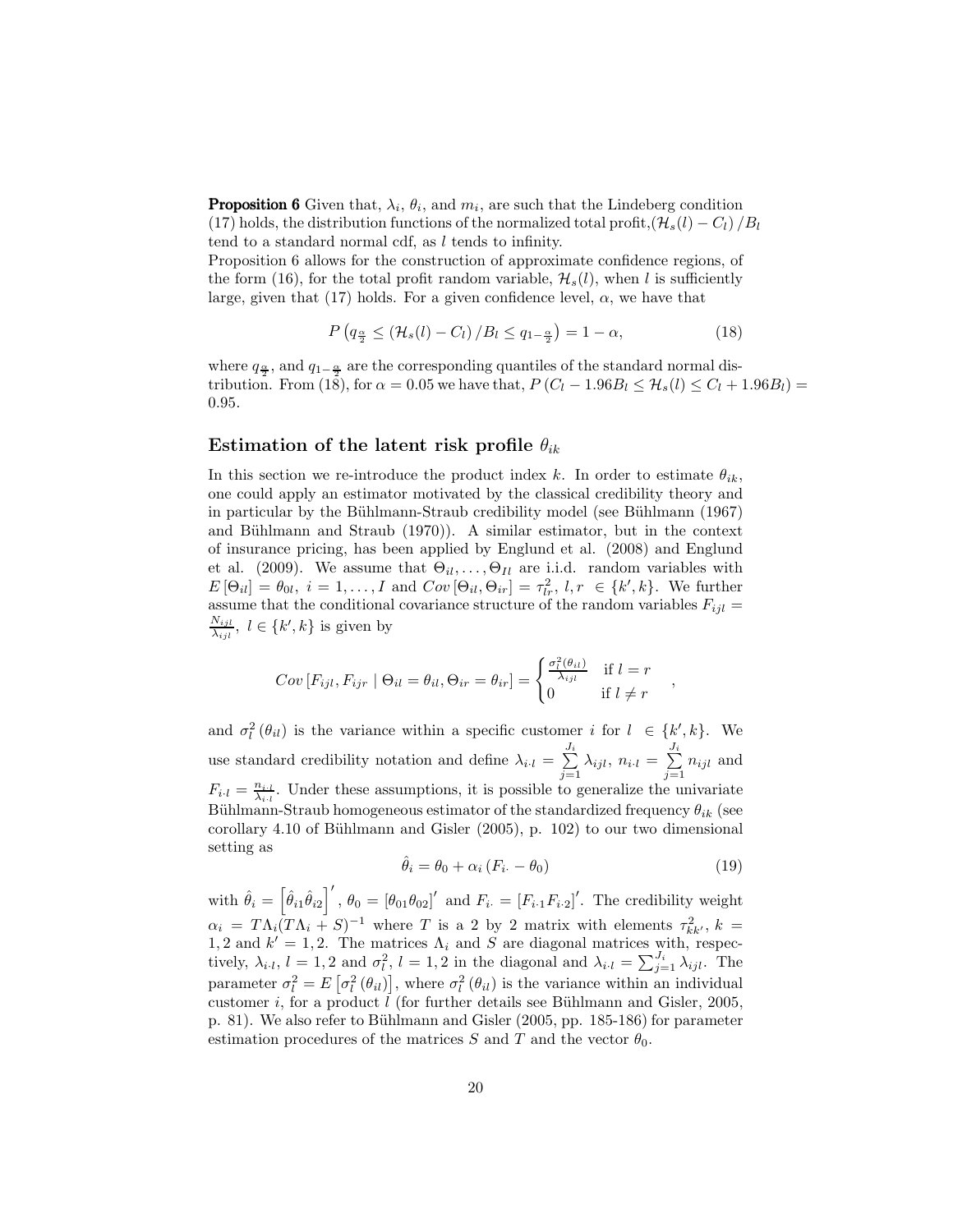Performing the matrix multiplication in (19) and considering element 2 of  $\ddot{\theta}_i$  we get

$$
\hat{\theta}_{i2} = \theta_{02} + \alpha_{i22} (F_{i\cdot 2} - \theta_{02}) + \alpha_{i21} (F_{i\cdot 1} - \theta_{01}). \qquad (20)
$$

where  $\alpha_{ikk'}$  is element  $kk'$  of the matrix  $\alpha_i$ .

We now assume that if product 2 is not active (not owned) by customer *i*, the risk exposure  $e_{ij2} = 0$  for all *j* and consequently  $\hat{\lambda}_{ij2} = \hat{\lambda}_{i \cdot 2} = 0$ . It is possible to show that  $\hat{\lambda}_{i\cdot 2} = 0$  implies that  $\hat{\alpha}_{i22} = 0$  and (20) becomes

$$
\hat{\theta}_{i2} = \hat{\theta}_{02} + \hat{\alpha}_{i21} (\hat{F}_{i\cdot 1} - \hat{\theta}_{01}),
$$

where  $\hat{\alpha}_{i21} = \frac{\hat{\lambda}_{i\cdot 1}\hat{\tau}_{i1}^2}{\hat{\lambda}_{i\cdot 1}\hat{\tau}_{i1}^2 + \hat{\sigma}_1^2}$ . This shows that even though a customer *i* does not have an active product 2, it is possible to obtain an estimate of his/her specific risk profile  $\hat{\theta}_{i2}$  (with respect to product 2) by using data of  $\hat{F}_{i\cdot 1} = \frac{n_{i\cdot 1}}{\hat{\lambda}_{i\cdot 1}}$  with respect to the other (owned) product 1. For a thorough description of multivariate credibility in cross-selling, see Thuring (2012) and Thuring et al. (2012).

## References

Akerlof, G. A., 1970, The market for 'lemons': Quality uncertainty and the market mechanism, The Quarterly Journal of Economics, 84(3), 488-500.

Ahn, H., Ahn, J.J., Oh, K.J. & Kim, D.H., 2011, Facilitating cross-selling in a mobile telecom market to develop customer classification model based on hybrid data mining techniques, Expert Systems with Applications, 38(5) 5005-5012.

Beard, R. E., Pentikinen, T. & Pesonen, E., 1984, Risk theory, Chapman & Hall, London.

Bult, J.R. & Wansbeek, T., 1995, Optimal selection for direct mail, Marketing Science, 14(4), 378-394.

Bühlmann, H., 1967, Experience rating and credibility, Astin Bulletin, 4(3), 199-207.

Bühlmann, H. & Straub, E., 1970, Glaubwürdigkeit für Schadensätze, Bulletin of Swiss Association of Actuaries, 70(1), 111-133.

Bühlmann, H. & Gisler, A., 2005, A Course in Credibility Theory and its Applications (Berlin, Germany: Springer Verlag).

Cohen, A., 2005, Asymmetric information and learning: Evidence from the automobile insurance market. The Review of Economics and Statistics  $87(2)$ , 197-207.

Englund, M., Guillén, M., Gustafsson, J., Nielsen, L.H. & Nielsen, J.P., 2008, Multivariate latent risk: A credibility approach, Astin Bulletin, 38(1), 137-146. Englund, M., Gustafsson, J., Nielsen, J. P. & Thuring, F., 2009, Multidimensional Credibility with Time Effects - An Application to Commercial Business Lines, The Journal of Risk and Insurance, 76(2), 443-453.

Guillén, M., Nielsen, J.P., Scheike, T.H. & Pérez-Marín, P.M., 2012, Timevarying effects in the analysis of customer loyalty: A case study in insurance, Expert Systems with Applications, 39(3), 3551-3558.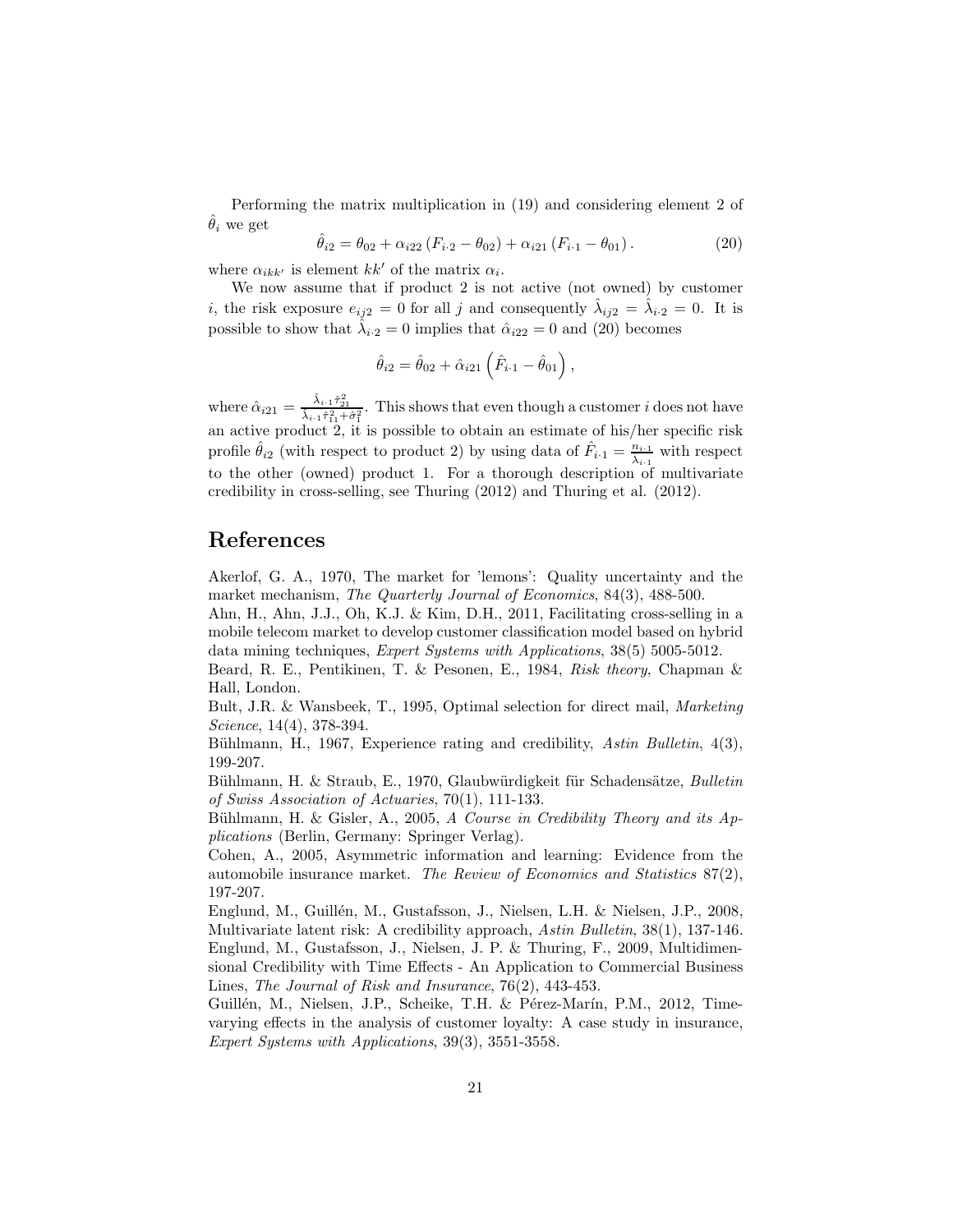Gurvich, I., Armony, M. & Maglars, C., 2009, Cross-selling in a call center with a heterogeneous customer population, Operations Research, 57(2), 299-313.

Gönül, F.F. & Hofstede, F.T., 2006, How to compute optimal catalog mailing decisions, *Marketing Science*, 25(1), 65-74.

Hwang, H., Jung, T. & Suh, E., 2004, An LTV model and customer segmentation based on customer value: a case study on the wireless telecommunication industry, Expert Systems with Applications, 26(2), 181-188.

Jong, P. & Heller, G., Z., 2008, Generalized linear models for insurance data, Cambridge University Press.

Jonker, J.J., Piersma, N. & Van den Poel, D., 2004, Joint optimization of customer segmentation and marketing policy to maximize long-term profitability, Expert Systems with Applications, 27(2), 159-168.

Kamakura, W.A., 2007, Cross-Selling: Offering the Right Product to the Right Customer at the Right Time in Lehzan Aksoy, Timothy Keiningham and David Bejou (Eds.) Profit Maximization through Customer Relationship Marketing , Haworth Press.

Kamakura, W. A., Kossar, B. & Wedel, M., 2004, "Identifying innovators for the cross-selling of new products," Management Science, 50(8), 1120-1133

Kamakura, W. A., Wedel, M., de Rosa, F. & Mazzon, J. A., 2003, Cross-selling through database marketing: a mixed data factor analyzer for data augmentation and prediction, International Journal of Research in Marketing, 20(1), 45-65.

Kamakura, W. A., Ramaswami, S. & Srivastava R., 1991, Applying latent trait analysis in the evaluation of prospects for cross-selling of financial services, International Journal of Research in Marketing, 8, 329-349.

Kim, S.Y., Jung, T.S., Suh, E.H. & Hwang, H.S., 2006, Customer segmentation and strategy development based on customer lifetime value: A case study, Expert Systems with Applications, 31(1), 101-107.

Klugman, S. A., Panjer, H. H. & Willmot, G. E., 1998, Loss models: From data to decisions, Wiley & Sons, New York

Knott A., Hayes, A. & Neslin, S.A., 2002, Next-product-to-buy models for crossselling applications, Journal of Interactive Marketing, 16(3), 59-75.

Larivire, B. & Van den Poel, D., 2005, Predicting customer retention and profitability by using random forests and regression forests techniques, Expert Systems with Applications, 29(2), 472-484.

Lee, J.H. & Park, S.C., 2005, Intelligent profitable customers segmentation system based on business intelligence tools, *Expert Systems with Applications*, 29(1), 145-152.

Li, S., Sun, B. & Montgomery, A.L., 2010, Cross-Selling the Right Product to the Right Customer at the Right Time, Journal of Marketing Research, 48(4), 683-700.

Li, S., Sun, B. & Wilcox, R.T., 2005, Cross-selling sequentially ordered products: an application to consumer banking services, Journal of Marketing Research, 42, 233-239.

Malthouse, E. C., 1999, Ridge regression and direct marketing scoring models, Journal of Interactive Marketing, 13(4), 10-23.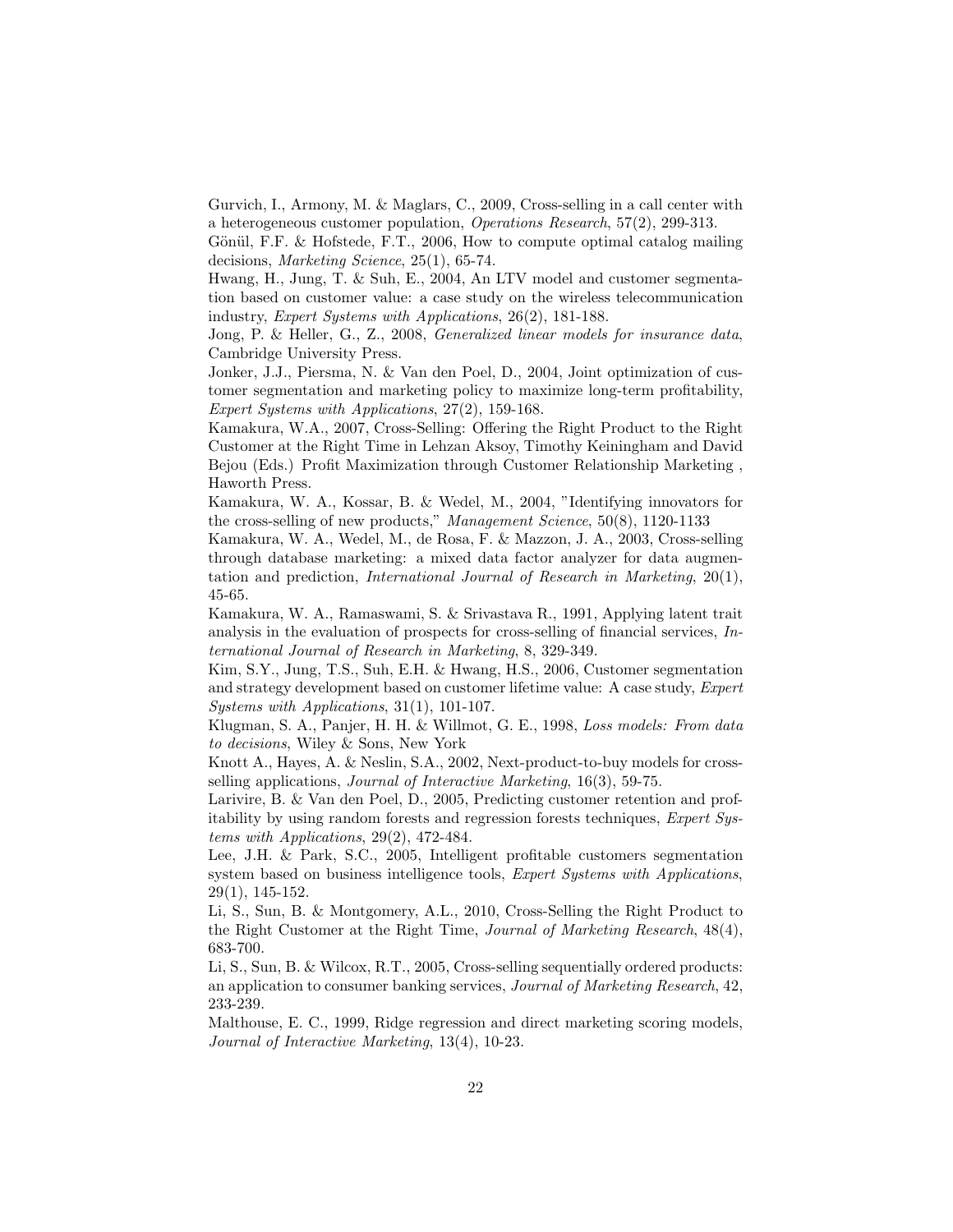Ohlsson, E. & Johansson, B., 2010, Non-life insurance pricing with generalized linear models, Springer Verlag, Berlin.

Rossi, P. E. & Allenby, G. M, 2003, Bayesian Statistics and Marketing, Marketing Science, 22(3), 304-328.

Rothschild, M. & Stiglitz J., 1976, Equilibrium in competitive insurance markets: An essay on the economics of imperfect information, The Quarterly Journal of Economics 90(4), 629-649.

Thuring, F., 2012, A credibility method for profitable cross-selling of insurance products, Annals of Actuarial Science, 6(1), 65-75.

Thuring, F., Nielsen, J.P., Guilln, M. & Bolanc, C., 2012, Selecting prospects for cross-selling financial products using multivariate credibility, Expert Systems with Applications, 39(10), 8809-8816.

Venkatesan, R. & Kumar, V., 2004, A customer lifetime value framework for customer selection and resources allocation strategy, Journal of Marketing, 68, 106-125.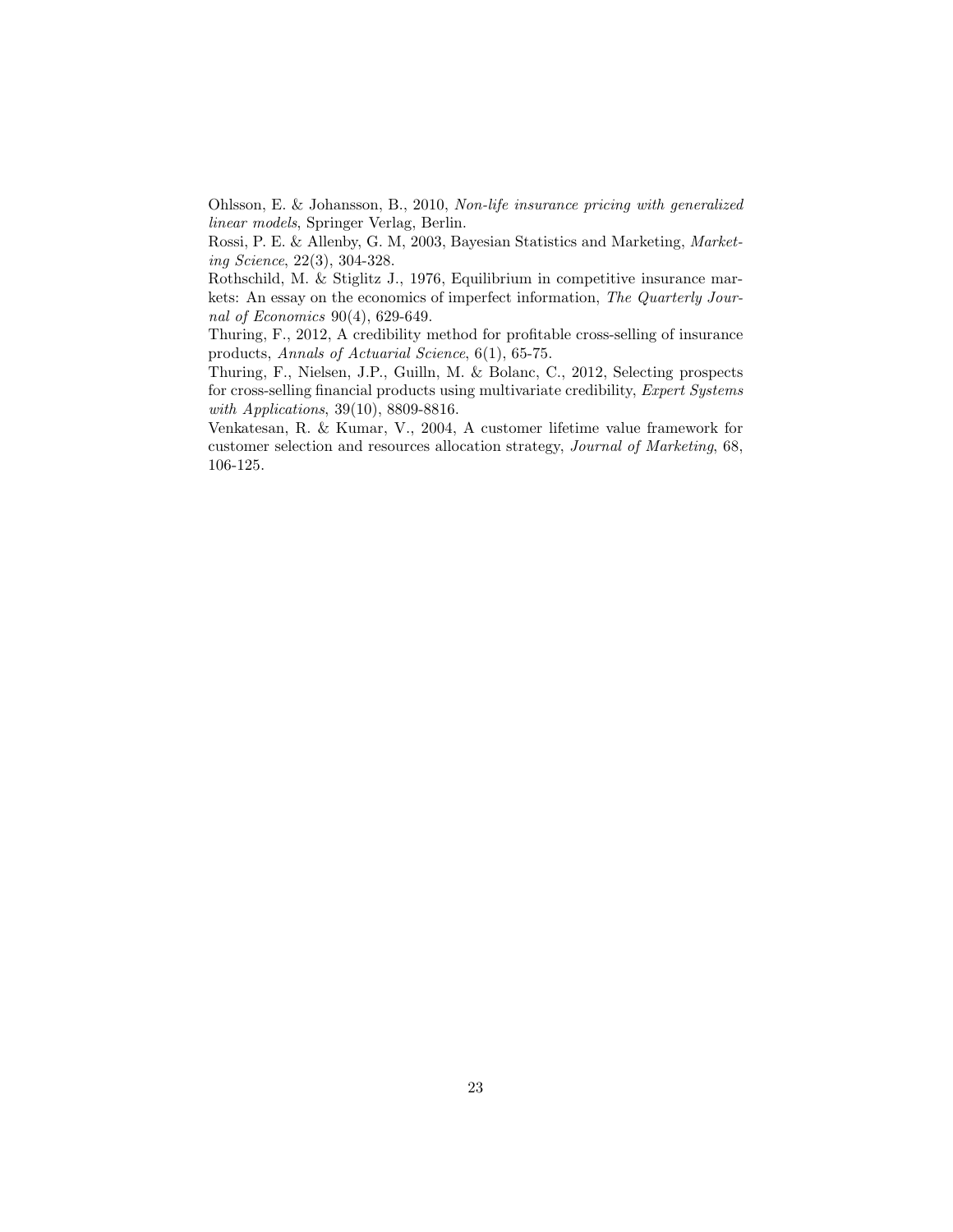Table 1

|          |       |          | Mean, variance and standard deviation for household insurance data. |
|----------|-------|----------|---------------------------------------------------------------------|
|          | Mean  | Variance | Standard deviation                                                  |
| $n_{i1}$ | 0.138 | 0.166    | 0.407                                                               |

| $n_{i1}$                                                  | 0.138 | $0.166\,$ | 0.407  |  |
|-----------------------------------------------------------|-------|-----------|--------|--|
| $\hat{\mathbf{r}}$<br>$\frac{\lambda_{i1}}{\hat{a}}$      | 0.130 | 0.00553   | 0.0743 |  |
|                                                           | 1.12  | 0.00169   | 0.0411 |  |
| $\frac{\theta_{i1}}{\hat{\lambda}_{i1}\hat{\theta}_{i1}}$ | 0.155 | 0.00692   | 0.0832 |  |

÷.

Table 2

Mean, variance and standard deviation for car insurance data.

| TWEEVALUU WALGO MUUSEGUSEGO GU TEGULULE LUL UUSE ALAMULUU GEOVUUT |       |          |                    |  |  |
|-------------------------------------------------------------------|-------|----------|--------------------|--|--|
|                                                                   | Mean  | Variance | Standard deviation |  |  |
| $n_{i2}$                                                          | 0.219 | 0.273    | 0.523              |  |  |
| $\hat{\lambda}_{i2}$                                              | 0.220 | 0.0187   | 0.137              |  |  |
| $\hat{\theta}_{i2}$                                               | 0.922 | 0.0220   | 0.148              |  |  |
| $\lambda_{i2} \hat{\theta}_{i2}$                                  | 0.202 | 0.0176   | 0.133              |  |  |
|                                                                   |       |          |                    |  |  |

Table 3 Estimates of the model parameters for estimating the customer specific risk profile  $\hat{\theta}_{i2}$ .

|          |                 | .            |                           |                                  |
|----------|-----------------|--------------|---------------------------|----------------------------------|
|          | ்∸்<br>$\sigma$ | $\wedge$ 2   | $\sim$<br>$\overline{10}$ | '0l                              |
|          | 1.755           | 081<br>U.UOT | 0.130                     | 1 ດ                              |
| $\Omega$ | 1.349           | .130         | 011                       | $^{\circ}$ Q <sup>-</sup><br>いっこ |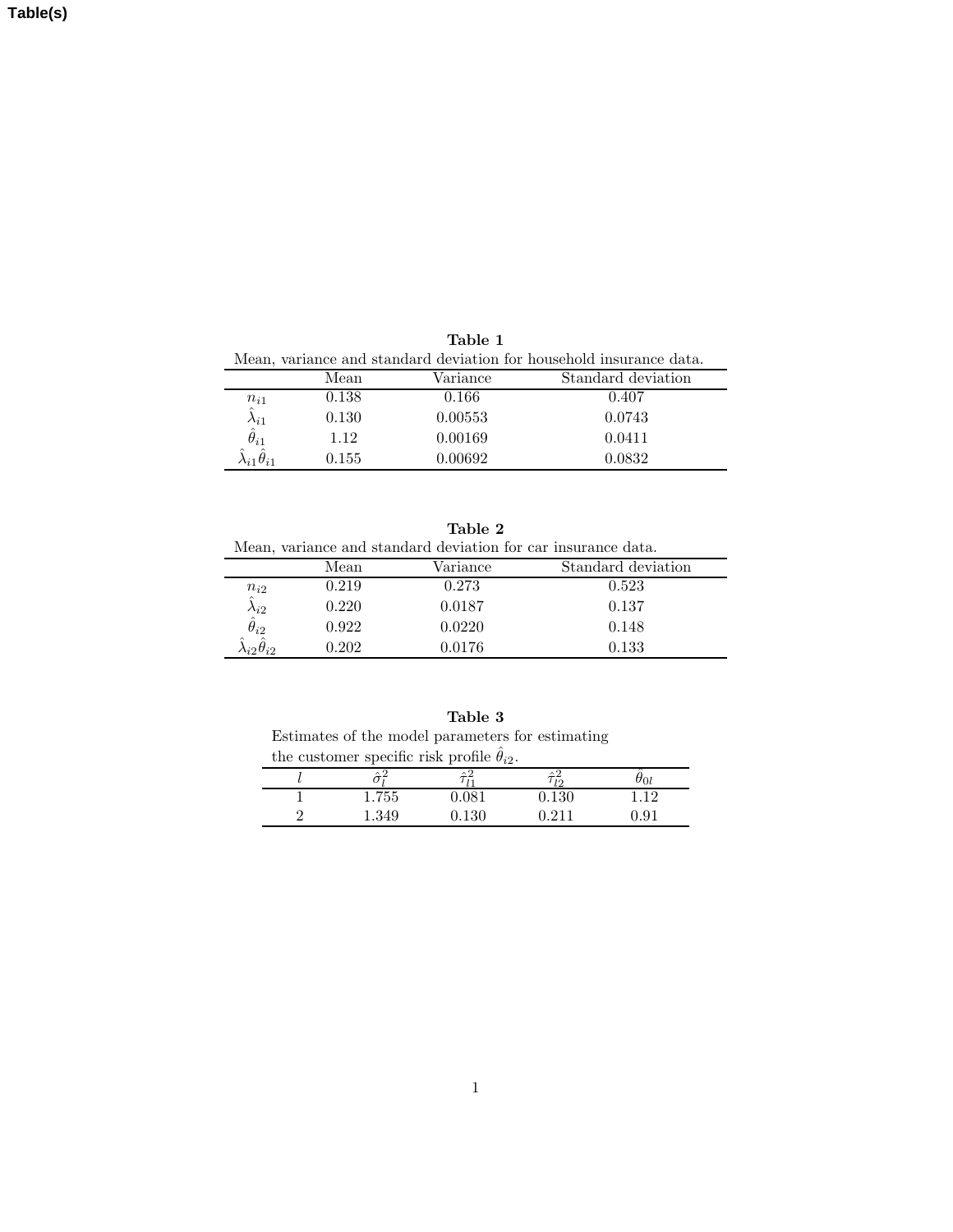## Table 4

Descriptive statistics of the campaign data set, note that  $k' = 1$ represents household insurance coverage and that  $k = 2$  represents car insurance coverage.

|                                        | ິດ - 1<br>Constant | Min              | Max            | Mean               |
|----------------------------------------|--------------------|------------------|----------------|--------------------|
| $\hat{\lambda}_{i1}$                   |                    | 0.0083           | 3.92           | 0.64               |
| $n_{i1}$                               |                    | $\theta$         | $20\,$         | $1.17\,$           |
| $\hat{\theta}_{01}$                    | 1.12               |                  |                |                    |
| $I_{\{A_{i2}\}}$                       |                    | $\Omega$         | $\mathbf{1}$   | 0.040              |
|                                        |                    | 0.0040           | 0.13           | 0.069              |
| $\hat{p}_{i2} \over \hat{\theta}_{i2}$ |                    | 0.71             | $2.05\,$       | 0.95               |
| $n_{i2}$                               |                    | $\overline{0}$   | 4              | 0.26               |
| $\hat{\theta}_{02}$ $\hat{\lambda}_2$  | 0.91               |                  |                |                    |
|                                        | 0.375              |                  |                |                    |
| $\hat{m}_2$ (\$)                       | 2,025              |                  |                |                    |
| $\hat{\pi}_2$ (\$)                     | 949                |                  |                |                    |
| $\hat{\omega}_2$ (\$)                  | 15                 |                  |                |                    |
| $\hat{\mu}_{i2}$ (\$)                  |                    | $-54$            | 25             | $1.03\,$           |
| $\hat{v}_{i2}$                         |                    | $5.8 \cdot 10^3$ | $3.0\cdot10^5$ | $1.0 \cdot 10^{5}$ |
| $h_{i2}(\$)$                           |                    | $-7,166$         | 934            | 1.77               |

| Table 5                                             |           |              |                                                  |              |  |
|-----------------------------------------------------|-----------|--------------|--------------------------------------------------|--------------|--|
| Summary of the results for the EP- and MV-criteria. |           |              |                                                  |              |  |
|                                                     |           |              | Criteria Number of Expected Variance of Observed |              |  |
|                                                     | customers | total profit | total profit                                     | total profit |  |
| EP                                                  | 2647      | \$16,424     | $3.0 \cdot 10^8$                                 | \$16,362     |  |
| MV                                                  | 1319      | \$12,787     | $1.6 \cdot 10^8$                                 | \$3,882      |  |

2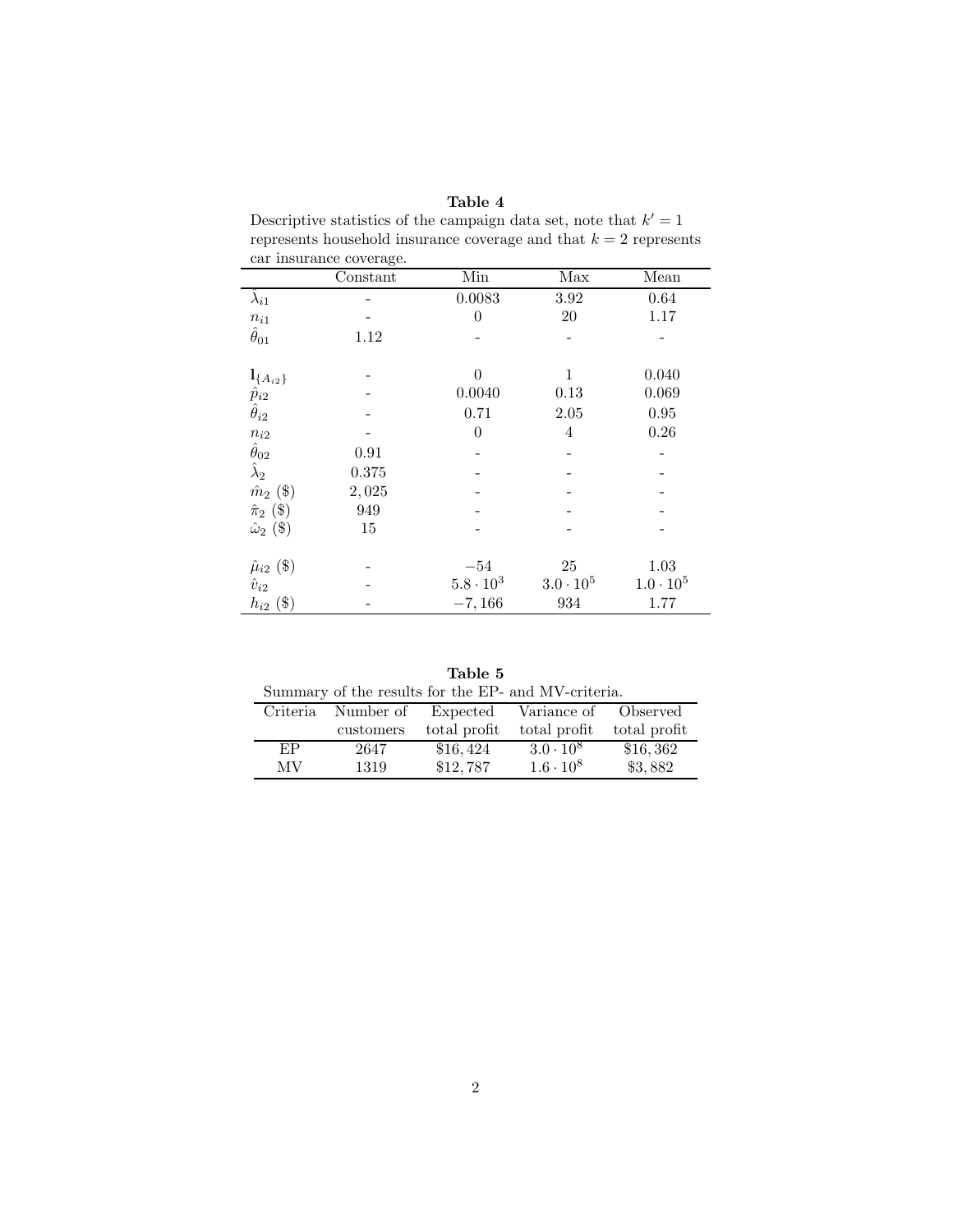

Figure 1: Negative binomial fit to motor and household insurance data.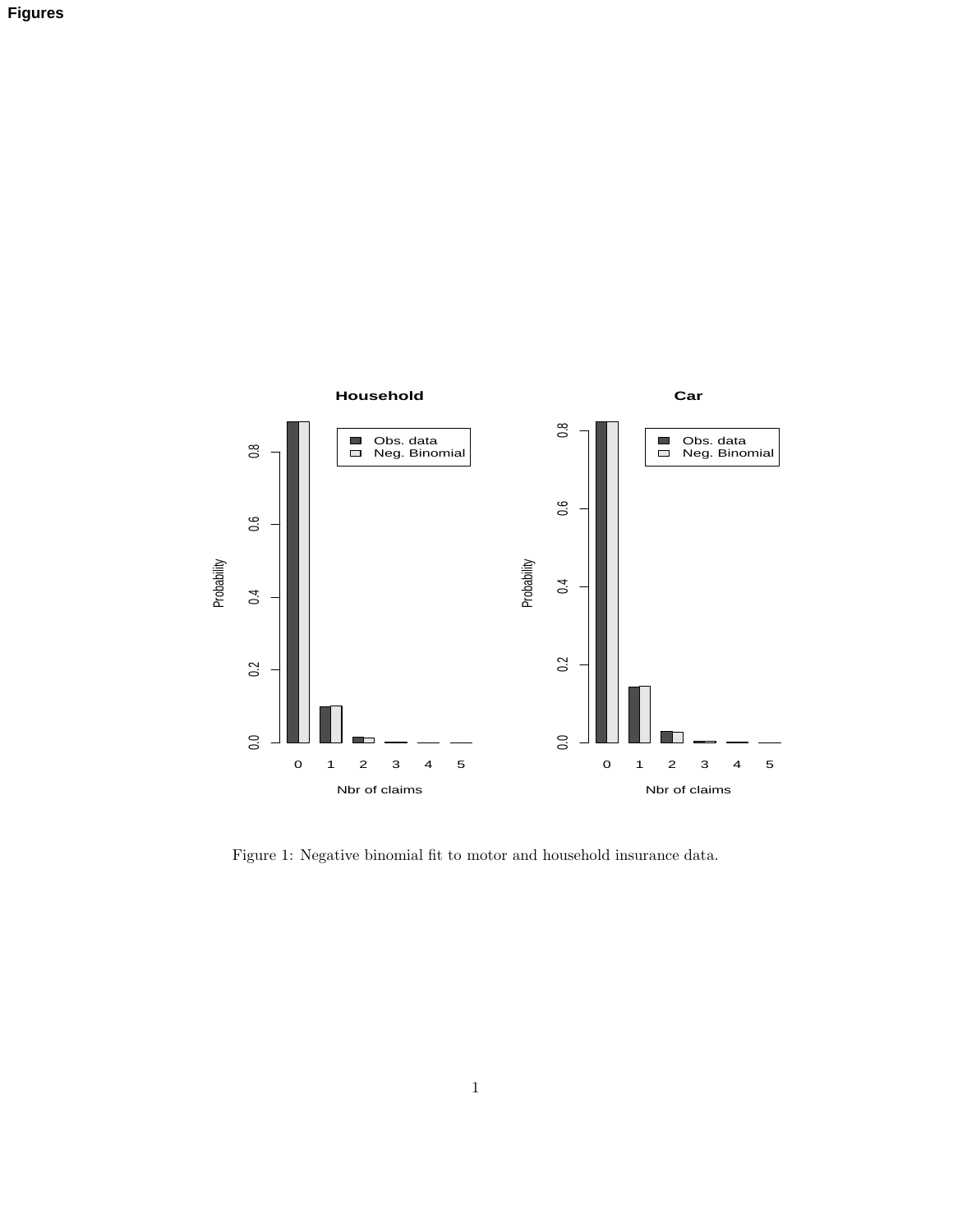

Figure 2: The expected total profit (dotted line) and the observed total profit (solid line), as cumulative sums, emerging from approaching an increasing number of customers l, with  $l = 1, \ldots, 4463$ . The customers are ordered by nonincreasing expected profit  $\hat{\mu}_{i2}$  prior to cumulative summation and plotting.